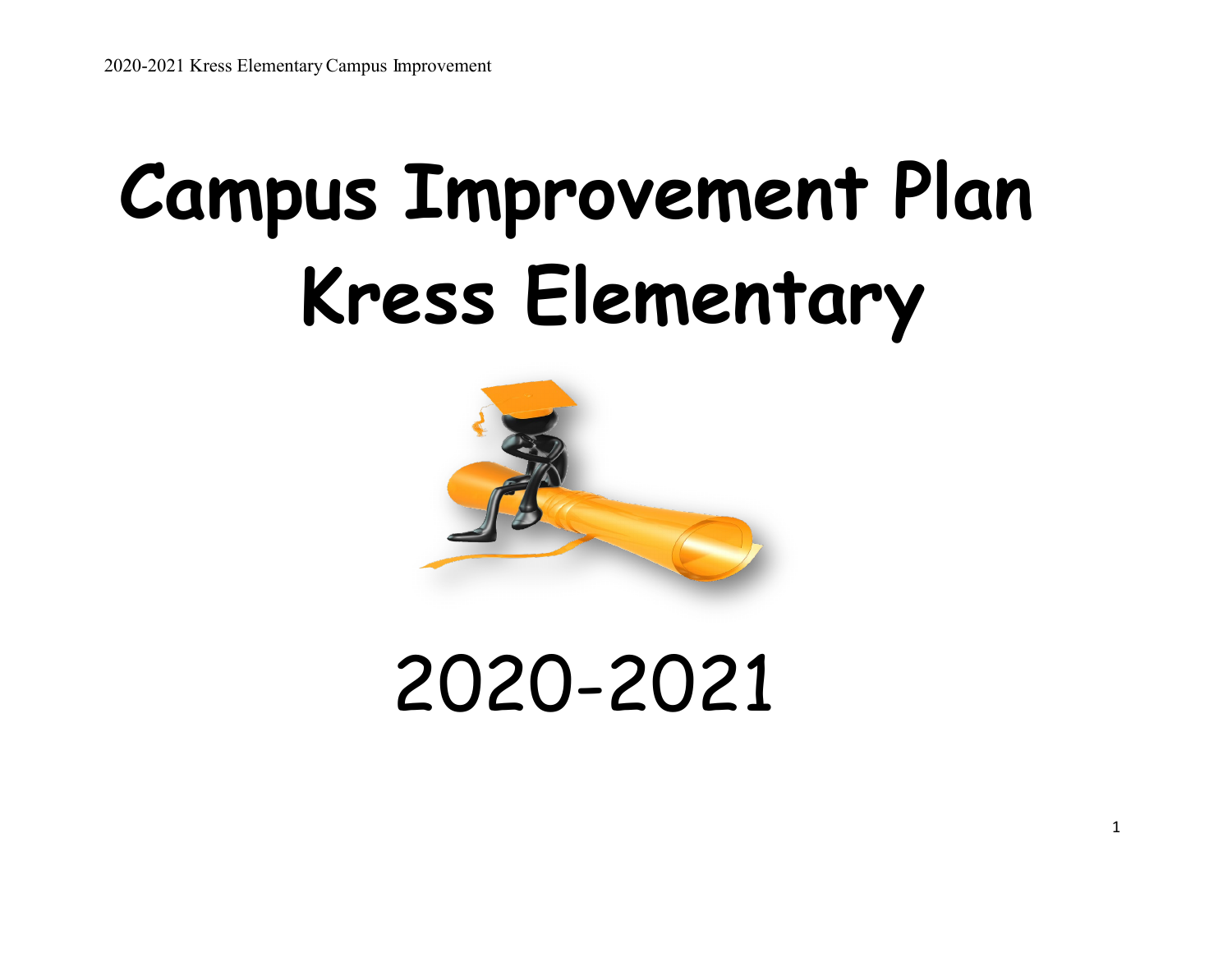# **Table of Contents**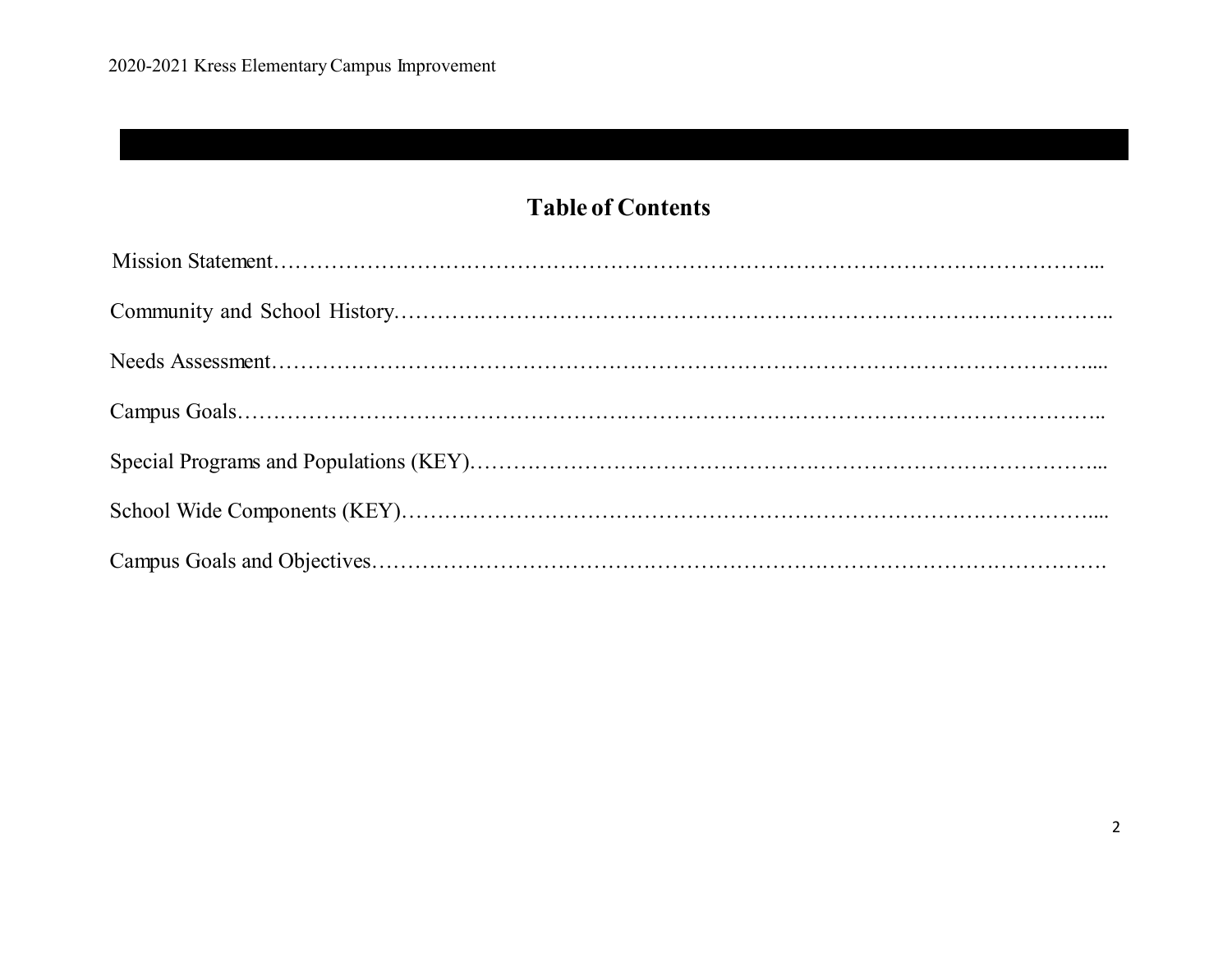# *Mission Statement*

The mission of Kress Elementary School is to provide all students with the highest quality of education services and experiences, thereby, obtaining equity and excellence in education.

In support of our mission, we believe . . .

...all children can learn.

...education makes a positive difference in the lives of children.

...all children can become productive and responsible members of society.

...the educational needs of students are best met through a partnership of the school board, teachers, administrators, students, parents, business people, and community members.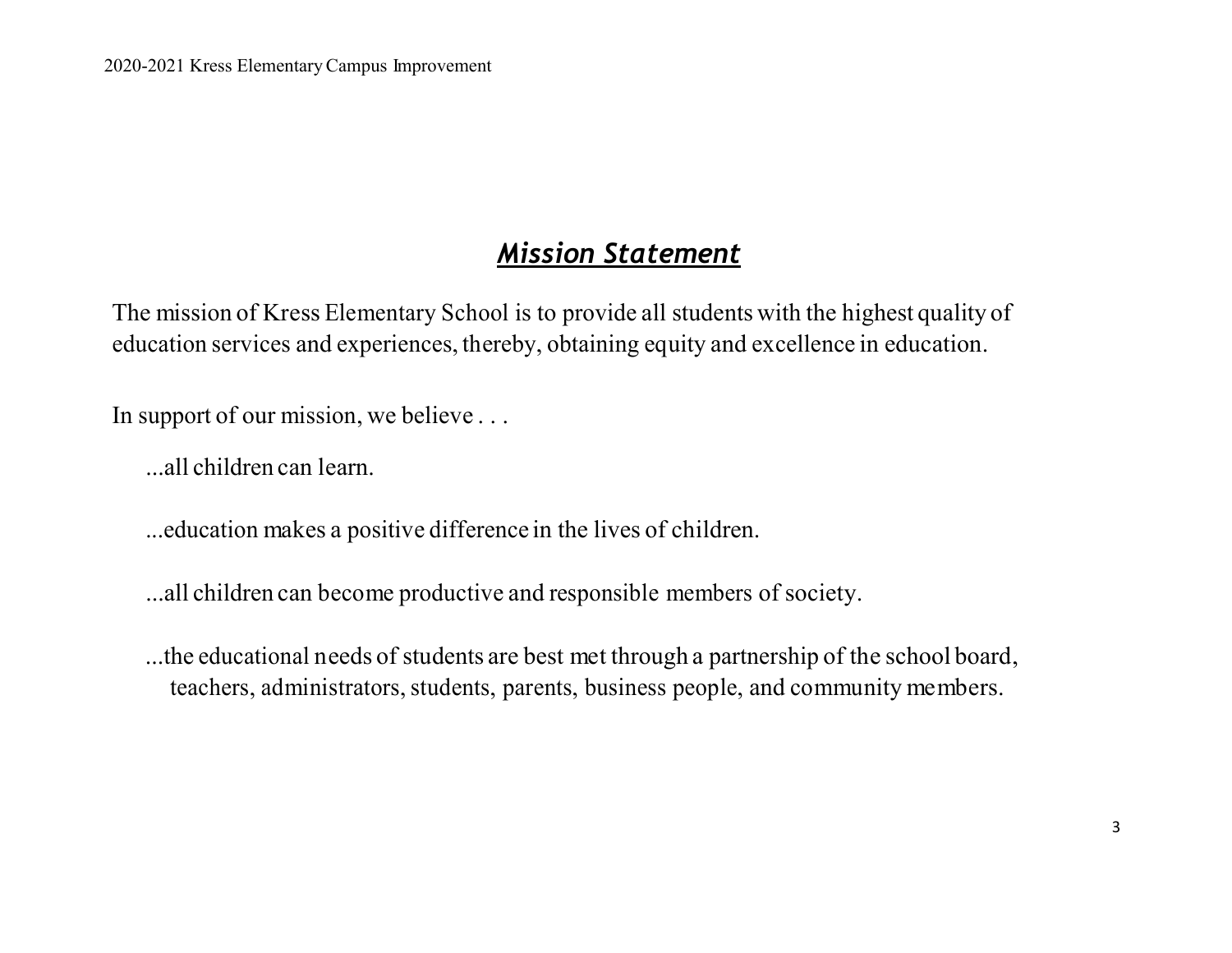# *Community/School History*

About the year 1891, a Baptist preacher named Wright had a post office, a general store, and a school near what was to become the town of Kress. The original schoolhouse was about two miles east of his store, and here Preacher Wright held church services as well as conducted classes.

In 1906 the railroad came through, and a depot was located on Skipworth land. The town that grew around the rail line was named Kress for the conductor on the first train to come through the new town. By 1907 a larger school was built on the site of the present high school building. This new school had two rooms on the main floor and an auditorium on the second floor. Bill Brocton was the teacher for the first students who began the school year. However, b y Christmas that year the enrollment had jumped to nearly 100, and Mr. Brocton required some help. Allene Skipworth was hired to teach the first through the fourth grades; Mr. Brocton taught the fifth through eighth grades, although students were not actually placed according to grade or age, but more by the judgment of the teacher.

A brick school building was built in 1915, and in 1922 wings were added to make it almost twice as large. Students could attend through grade eleven. The gym was built in 1936. The home economics and vocational building were added in 1939. This building is now the science building. In 1940 the school cafeteria was opened in a room in the old school house, but the next year a building was moved in for it just east of the old building.

During 1948 a barracks building was added to the school campus for vocational agriculture. This building has since been replaced. Also added in 1948 was the first football field that Kress High School had. About this same time the school acquired the old skating rink for the school bus barn. This building is also used for the Kress Stock Show and Judging Barn.

The present high school building, including the auditorium, was built in 1950. Five years later the elementary school, cafeteria, and new gymnasium were constructed. Shortly thereafter, the old gym was torn down. In 1961 the junior high school and tax assessor's office were added to the high school building. The football field was completed in time for the 1962-63 season. In 1964 the I.A. and Agriculture Building, Band Hall and Choir Room were added to the campus. The girl's dressing room in the gym was remodeled and the weight room was added in 1983.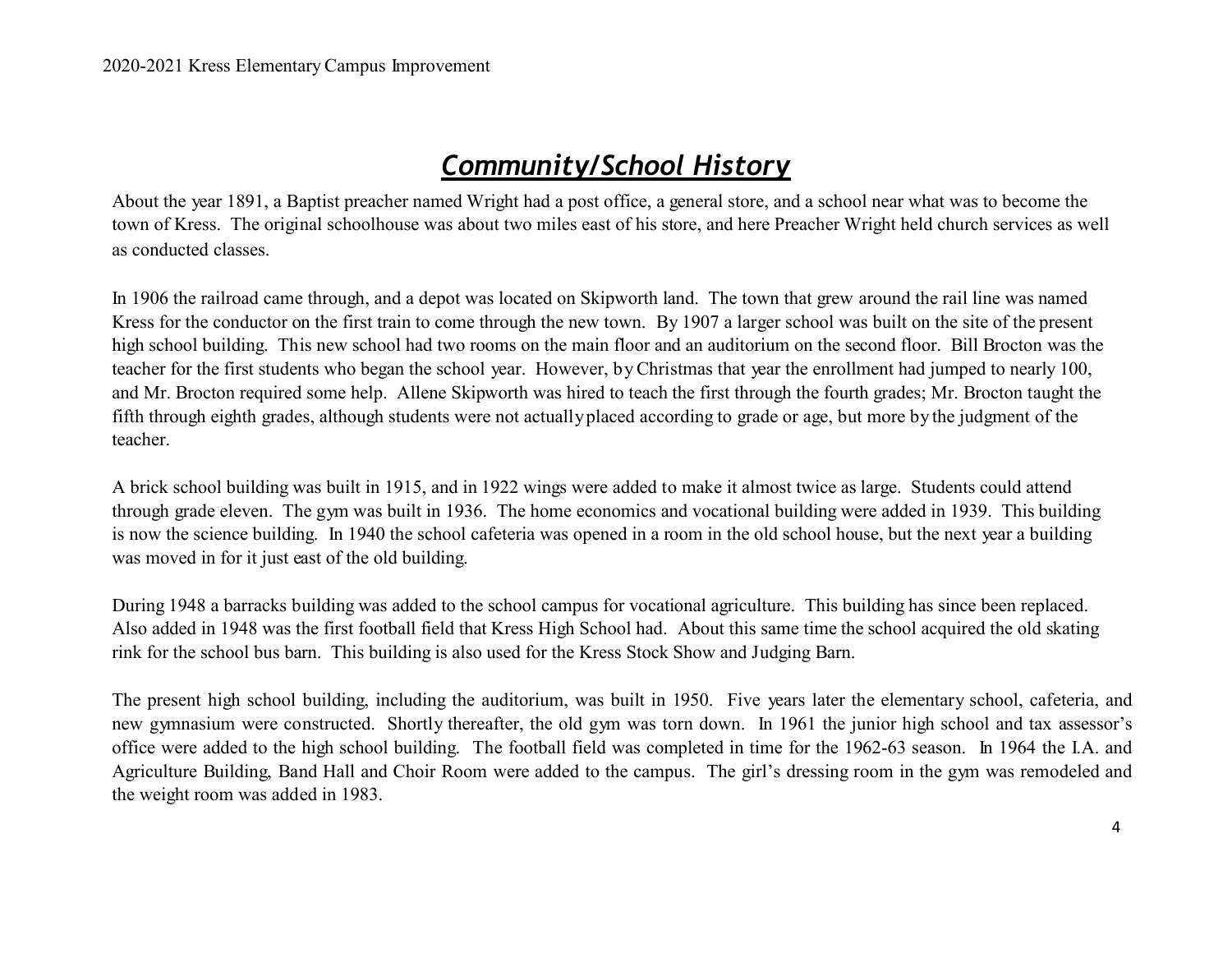#### **Comprehensive Needs Assessment**

**Student Demographics:** The student demographics of Kress Elementary School can be described as a student body of approximately 154 students comprised of 58% Hispanic, 33% White, 8% African American, 1% American Indian and 1% Pacifier Islander. Among these students, approximately 75% are identified as Economically Disadvantaged, 11% Limited English Proficient (LEP) and 18 % mobility.

**Instructional Programs:** In addition to the "regular education" program, Kress Elementary offers instructional programs designed to meet the special needs of the school's students. Special services are provided for gifted, special education, Limited English Proficient, and dyslexia students. Students enrolled by program include: (1) English language learners (ESL) – 19 students-10%, (2) Gifted and Talented – 3 students- 1%, (3) Special Education -10 students-7%, and (4) Title I School-wide.

|                     | Campus    | African American | Hispanic | White | <b>Special Education</b> | Econ. Disadv. |
|---------------------|-----------|------------------|----------|-------|--------------------------|---------------|
| <b>All subjects</b> | 67% (-2%) |                  | 63%      | 78%   |                          | 62%           |
| <b>Reading</b>      | 67% (-2%) |                  |          |       |                          |               |
| <b>Math</b>         | 71% (-2%) |                  |          |       |                          |               |
| <b>Writing</b>      |           |                  |          |       |                          |               |
| <b>Science</b>      |           |                  |          |       |                          |               |

**Student Performance on STAAR at Phase-in Satisfactory or above across all grades:**

**Attendance Rate:** The attendance rate for the 2016-2017 accountability is 96%.

\*Data from 2017-2018Texas Academic Performance Report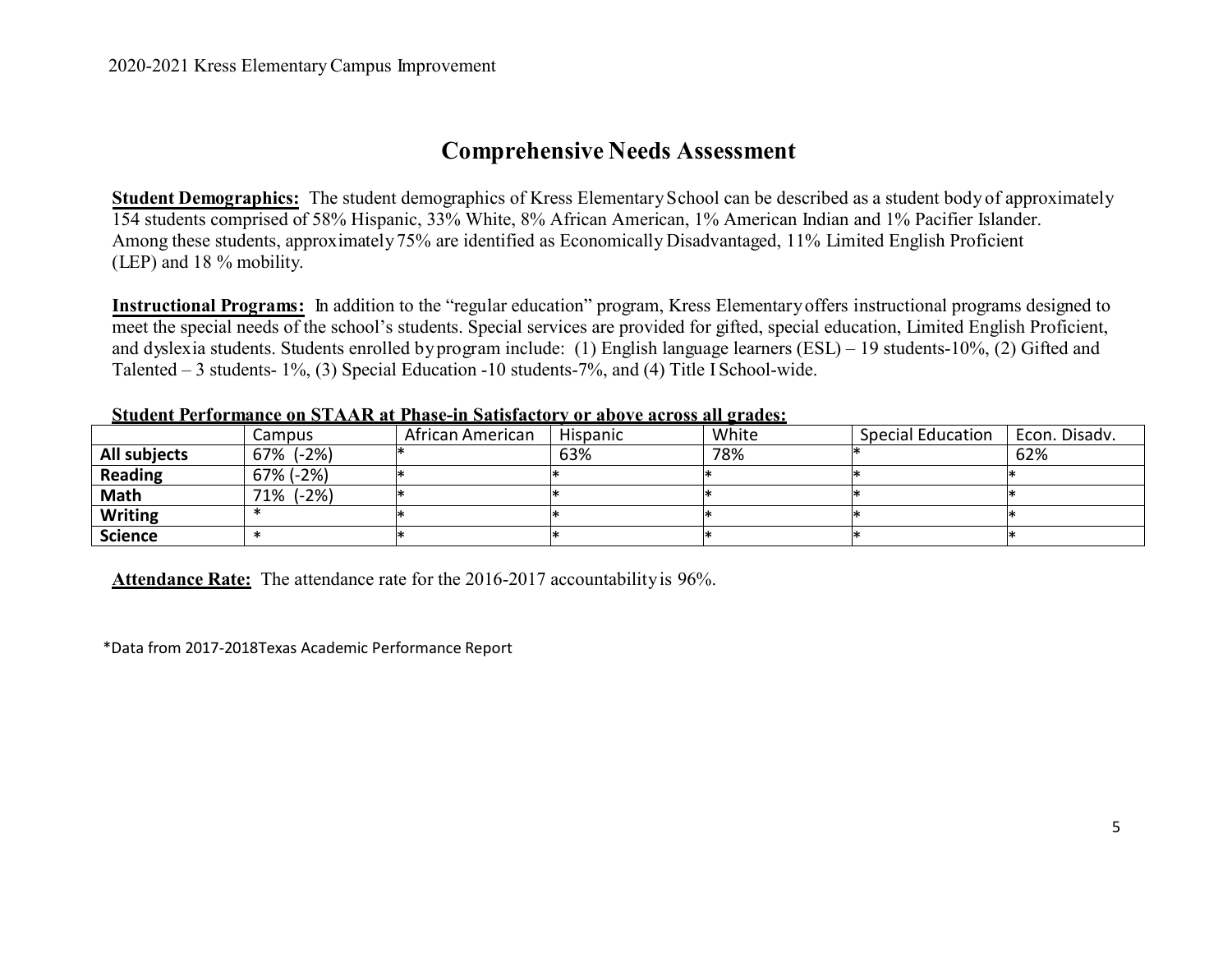#### **Assessment of Current Situation**

To assess where our students are in relation to our Vision, Mission, and our board-approved goals, the SBDM team reviewed all available data to identify our strengths and to prioritize our areas of concerns. Formal review includes data from the following:

- Disaggregation of longitudinal data (DMAC)
- Disaggregation of current-year TAPR data including Special Populations Analysis (DMAC)
- Results of benchmark assessments
- **D** PEIMS Report
- Federal & State Accountability Reports
- Attendance Reports
- $\Box$  Prior year budgets/entitlements and expenditures in relation to current year funding and priorities
- **Q** Surveys
- $\Box$  Results of State & Federal planning requirements
- □ Student retention rates
- STAAR Data
- TPRI Results
- Student Demographic Data
- Report Card Performance Trends
- Student Handbook/Discipline
- Staff Development
- Staff Retention & Turnover Data
- Teacher Conference Records
- Communication to Parents

Informal measures include such as the following:

- Needs identified through campus faculty meeting carried forward to SBDM meetings
- Review of previous year initiatives to determine over-all effectiveness and implementation level and to consider continued development/modifications and necessary continued funding.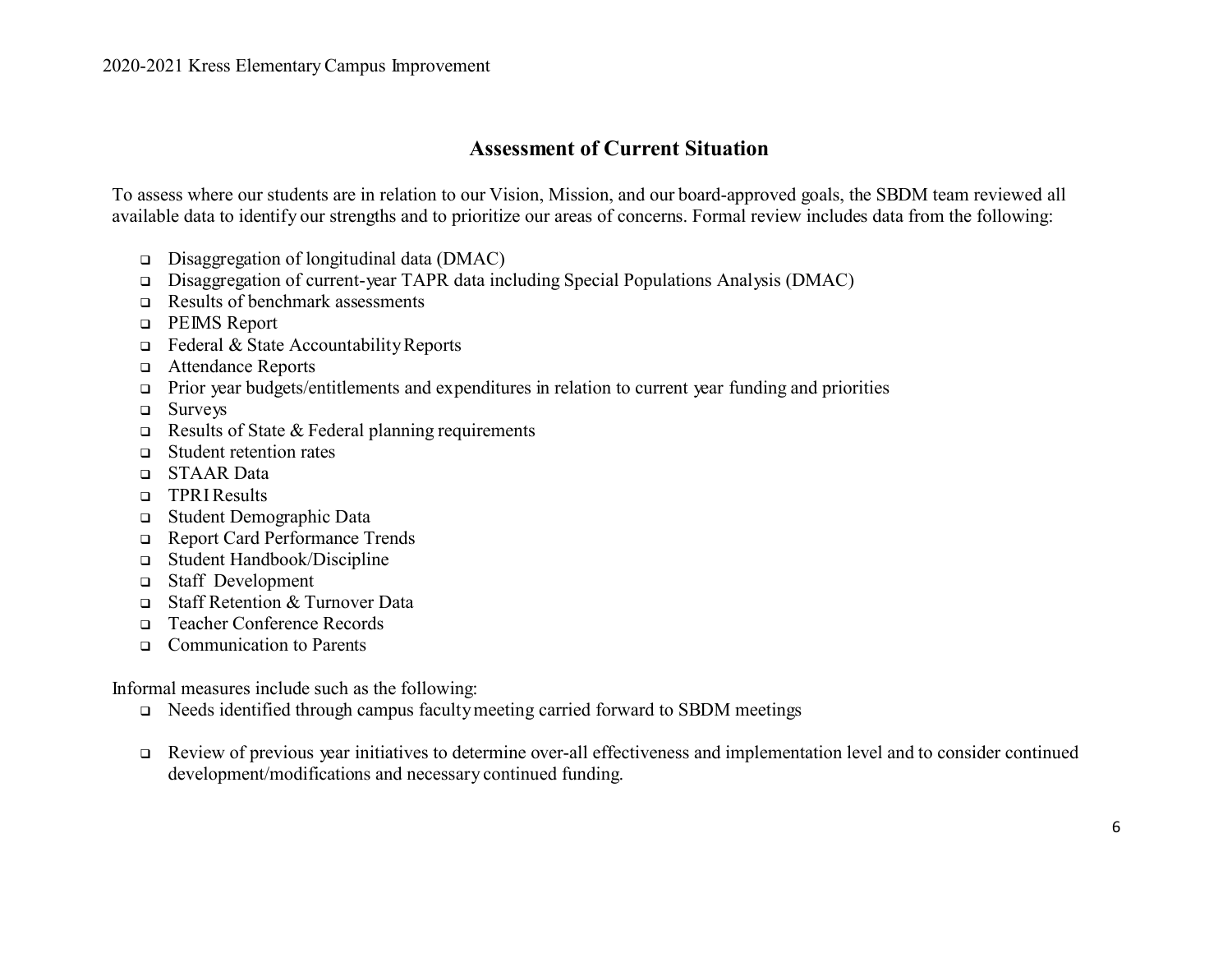Review of the district's vision and discussion at the district level, regarding current information/research-based strategies that will help us to attain the vision

As a result of the Comprehensive Needs Assessment the Kress Elementary School staff and CEIC developed a Campus Improvement Plan (CIP) containing strategies that will be used to improve student achievement. The Kress Elementary School staff is determined, with the help of the parents and the community involved in the campus planning and decision making process, to make each student successful.

Our assessment led us to the following discoveries regarding our strengths and our areas of concern, and both of these, then became the major focus of the Elementary Campus Improvement Plan, either in form of very specific objectives or actions under the objectives. Our strengths and areas of concern are expressed in the following:

#### **Identified Strengths**

| <b>Strengths</b>                               | Data Source                                       |
|------------------------------------------------|---------------------------------------------------|
| Caring committed teaching staff                | Parent and student surveys, Teachers retention    |
|                                                | rates, Active participation on the SBDM teams     |
| Involvement and commitment of parents of       | Increased signatures on sign-in sheets, Increased |
| low income and community members to the        | attendance at all school activities, parent       |
| school process and the school administration   | surveys, Increased participation on SBDM          |
|                                                | Teams                                             |
| Tutorials                                      | Student performance record, Student retention     |
|                                                | record                                            |
| Teacher used effective instructional practices | Staff Development records, Principal reports      |
| and teacher commitment to learning             | (information gathered through meetings with       |
|                                                | teachers and principal walk-through and teacher   |
|                                                | evaluations)                                      |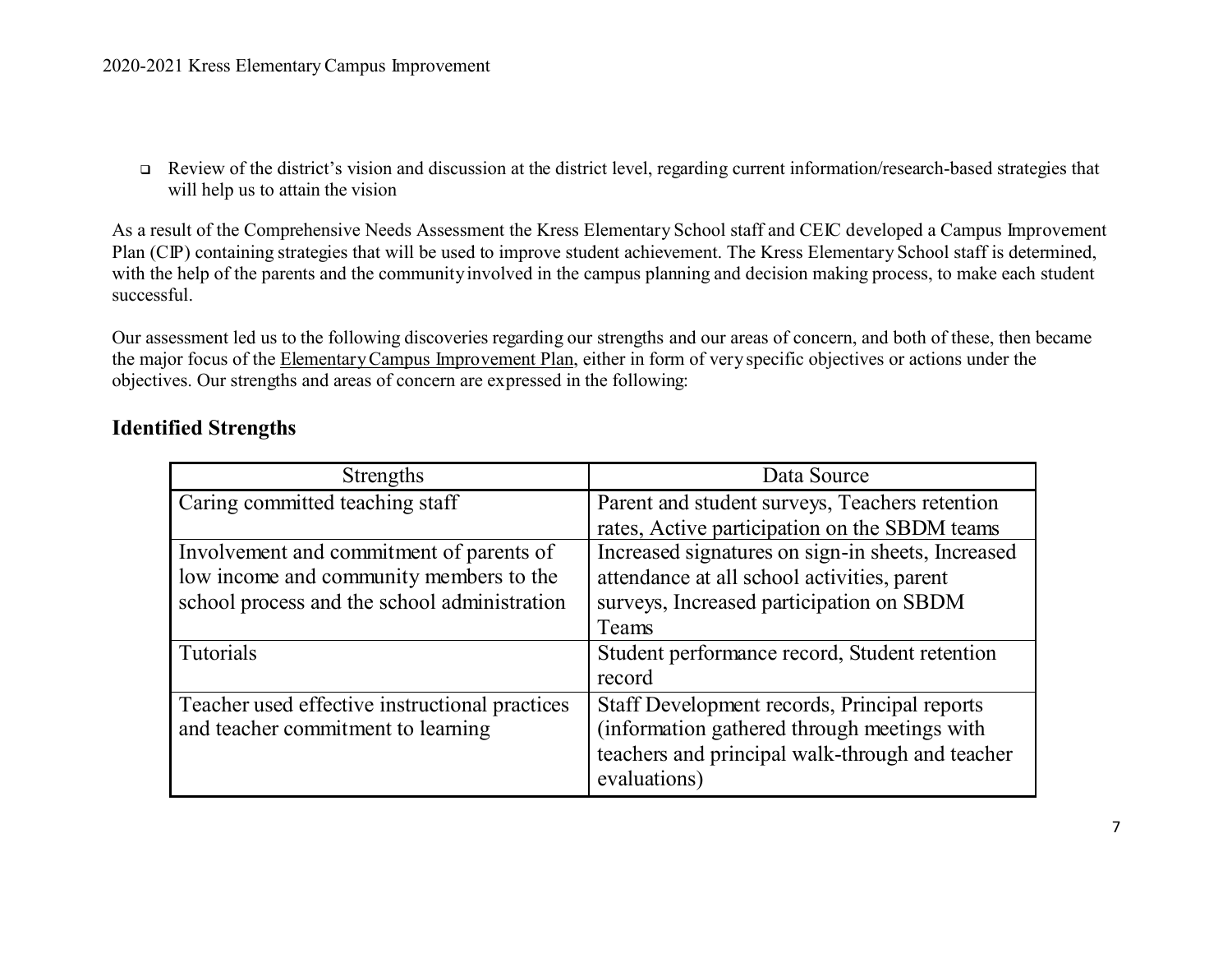| Use of technology for administrative           | Student performance records, Teacher Feedback,  |
|------------------------------------------------|-------------------------------------------------|
| procedures $\&$ for instructional support as a | <b>Principal Reports</b>                        |
| learning tool                                  |                                                 |
| Our efforts to build collaborative-seeking     | Alignment of Math & Science to TEKS/STAAR,      |
| professional growth opportunities, quality,    | Student                                         |
| research-based materials to promote student    | performance records, Teacher feedback, Vertical |
| learning and teacher effectiveness             | Planning Time,                                  |
| Reading Initiatives                            | Student performance records, student retentions |
|                                                | records                                         |
| Strong intervention program                    | Student performance records, STAAR/EOC test,    |
|                                                | individual assessment, progress monitoring      |
| Strong personal knowledge of student's home    | Teacher and parent feedback, Parent Contact,    |
| life                                           | <b>Parent Communication</b>                     |

# **Prioritized Areas of Concern**

| Areas of Concern                      | Data Source             | <b>Funding Source</b>    |
|---------------------------------------|-------------------------|--------------------------|
| Our students need a more developed    | STAAR/EOC results,      | Title I, Part A          |
| Academic Vocabulary in all subject    | Benchmarks, Vocabulary  | <b>SCE</b>               |
| areas                                 | testing, TAPR data      | <b>IDEA</b>              |
|                                       |                         | Local                    |
|                                       |                         | Stimulus & Stabilization |
| Lack of Life Experiences outside of   | Parent surveys, Student | Title I, Part A          |
| home environment which contributes to | performance records     | Local                    |
| limited vocabulary                    |                         | Stimulus & Stabilization |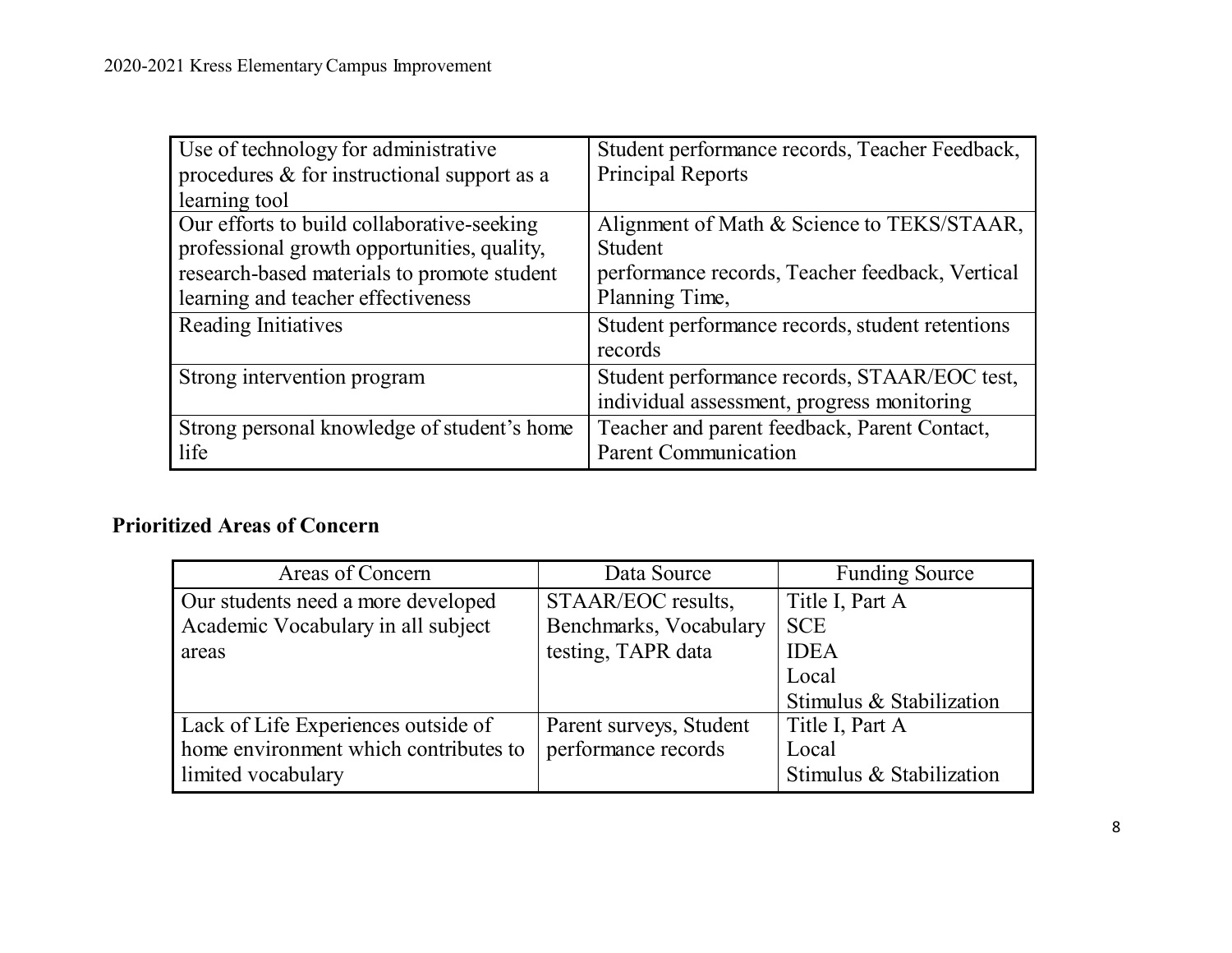|                                         |                           | funding          |
|-----------------------------------------|---------------------------|------------------|
| Need more hands on experiences with     | STAAR/EOC data,           | Title I, Part A  |
| Science & Mathematical concepts         | Student                   | Local            |
| (measurements and tools)                | performance records       | <b>SCE</b>       |
|                                         |                           |                  |
| Further close the achievement gap       | Student performance       | Title I, Part A  |
| between our economic disadvantage       | records, Longitudinal     | <b>SCE</b>       |
| students and all students               | TAPR data                 | <b>IDEA</b>      |
|                                         |                           | Local            |
| Increase problem-solving objectives     | STAAR/EOC,                | Title I, Part A  |
| and evaluation of reasonableness of a   | benchmarks,               | <b>SCE</b>       |
| solution                                | Teacher feedback          | Local            |
| Increase leaning opportunities for LEP  | Longitudinal student      | Title III        |
| students to perform successfully on all | performance data          | Local            |
| state-mandated assessments              |                           |                  |
| Continue support of teachers through    | TAPR data which           | Title I, Part A  |
| specialized training in TEKS and        | indicates continuous      | Local            |
| STAAR; curriculum alignment, as well    | improvement for all       |                  |
| as other research-based sessions        | student populations       |                  |
| ensuring that the needs of all students | reflected in longitudinal |                  |
| are met and that progress continues     | studies                   |                  |
| toward 100% mastery of all State for    |                           |                  |
| all students                            |                           |                  |
| Maintain reading mastery and increase   | Longitudinal Student      | <b>ARI/AMI</b>   |
| mastery in other content areas for all  | Performance data          | Title I, Part A  |
| students, in particular for special     |                           | Title II, Part A |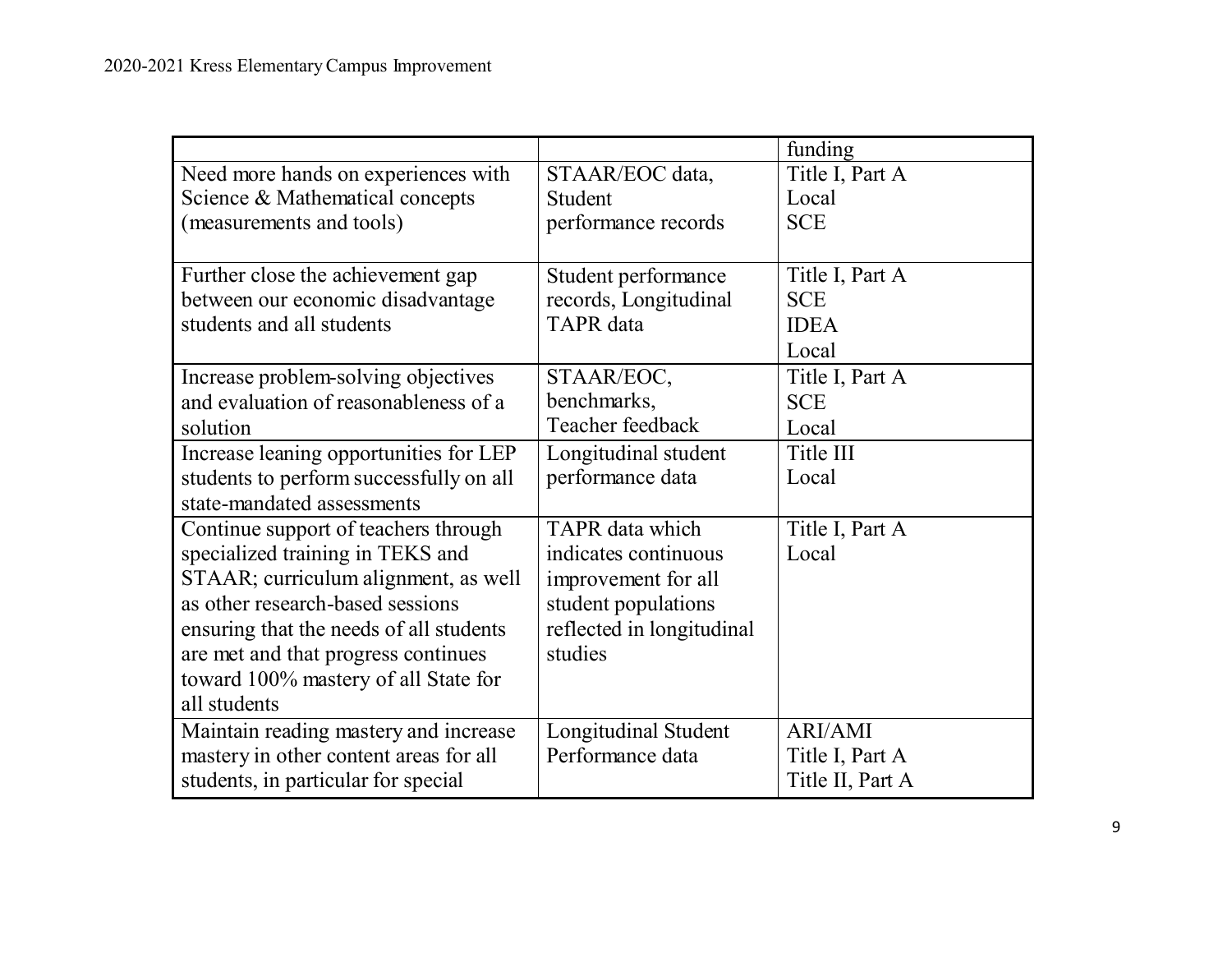| populations and learning disabled<br>students                                                                          |                                 | Local                                                 |  |  |
|------------------------------------------------------------------------------------------------------------------------|---------------------------------|-------------------------------------------------------|--|--|
| Increase more intensive opportunities<br>for identified at-risk students via<br>Tutorials, and one-on-one instructions | District Objectives             | Title II, Part D (REAPED)<br>Title I, Part A<br>Local |  |  |
| Continue training and integration of<br>technology for instructional use                                               | District & Campus<br>Objectives | Title I, Part A<br>Local                              |  |  |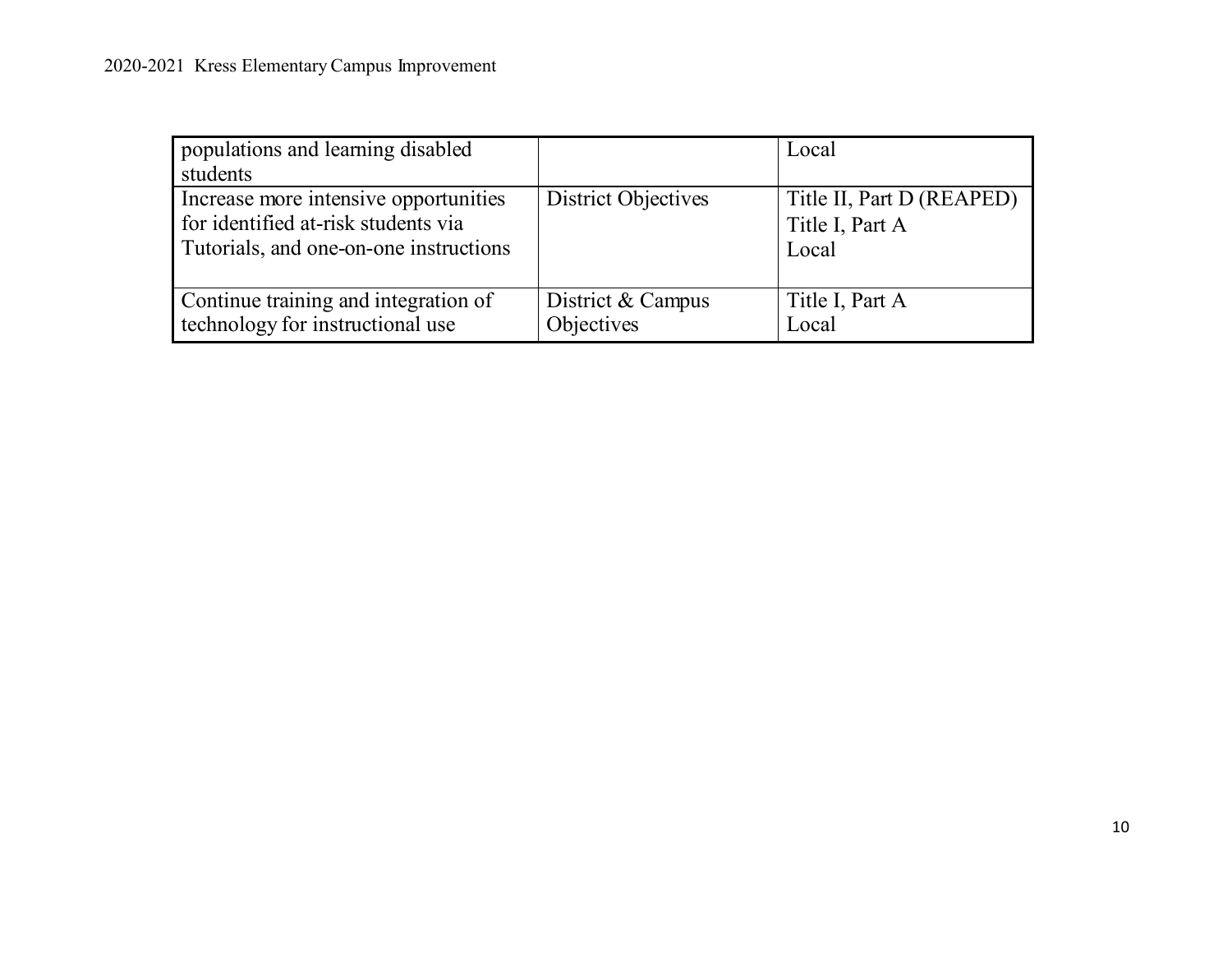#### **School Wide Components (KEY)**

- CN– Comprehensive Needs Assessment
- CI Coordination and Integration of Federal, State, and Local Services and Programs
- RF School Wide Reform Strategies (Scientifically Researched Based)
- AHQ Strategies To Attract High-Quality, Highly Qualified Teachers
- PD High Quality and On-going Professional Development
- $\Box$  PI Parental Involvement Strategies
- $\Box$  HQ Instruction By Highly Qualified Teachers
- TR Transition Activities for Preschool Children
- AA Inclusion of Teachers in Academic Assessment Decisions
- MA– Assisting Students Experiencing Difficulties Mastering the Proficient and Advanced Levels of Achievement Standards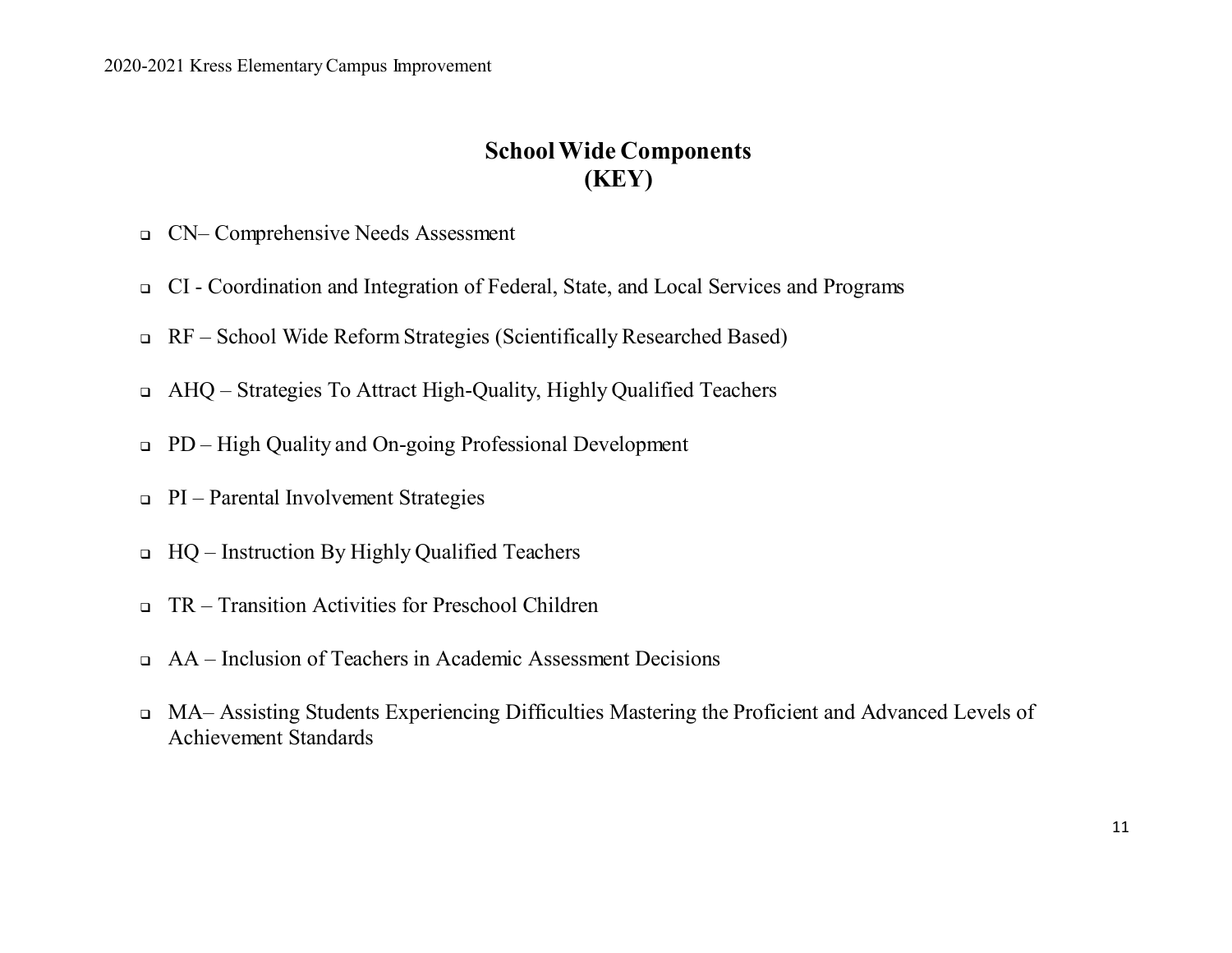#### **Achievement Standards Kress Elementary School Campus Improvement Plan 2020-2021**

#### **Goals**

- 1. Kress Elementary will maintain a safe, positive, and disciplined school environment conducive to student success.
- 2. Kress Elementary School will have a highly qualified, well trained, and effective staff that produces successful students.
- 3. Parents and community will work together as partners with Kress Elementary to improve student educational success.
- 4. Kress Elementary School will provide activities to assist students in the transition from early childhood to kindergarten and from  $6<sup>th</sup>$  grade to Junior High.
- 5. The students of Kress Elementary will be challenged and encouraged to perform at high academic levels.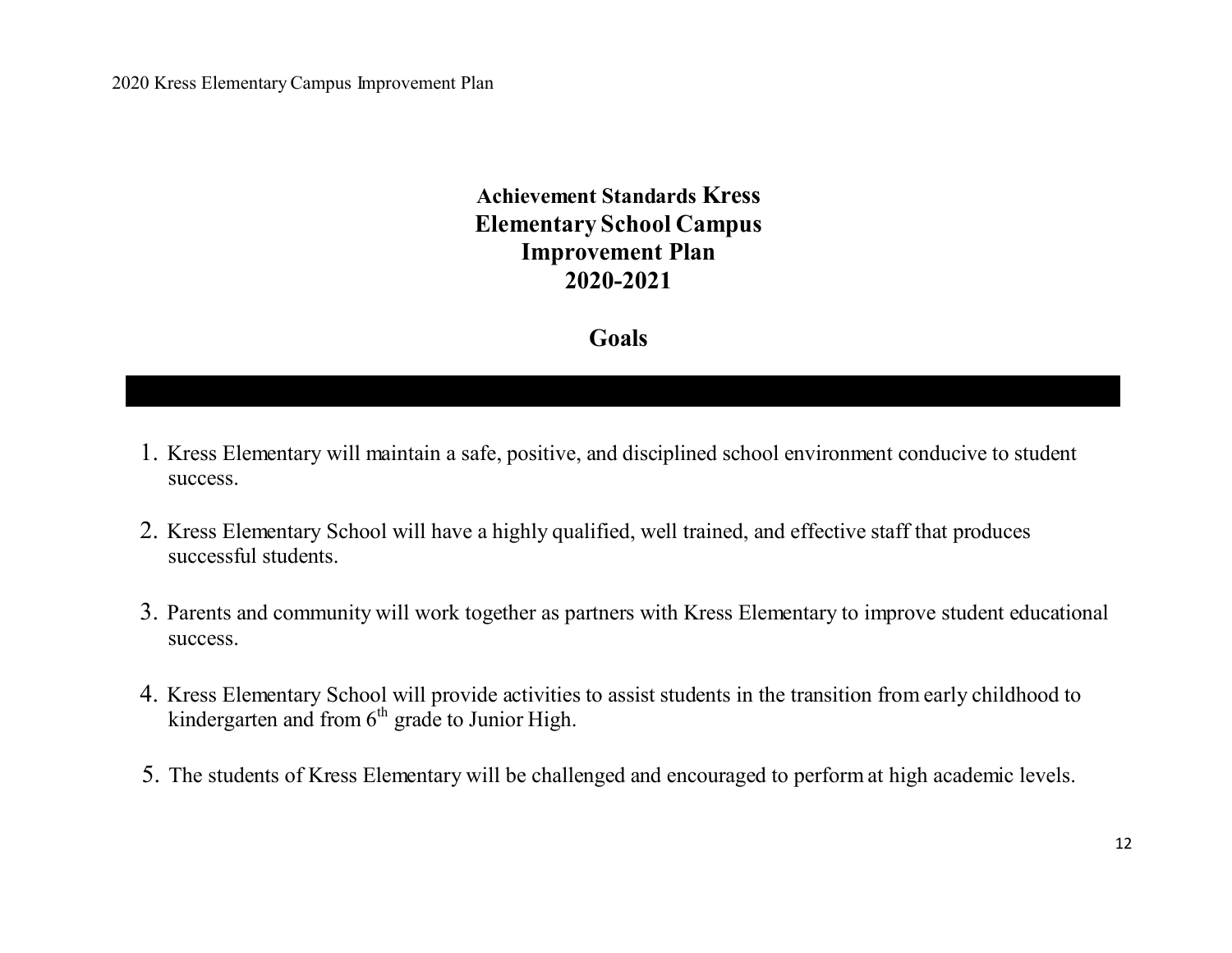| <b>School Wide Component</b>         |
|--------------------------------------|
| CN=Comprehensive Needs               |
| <b>Assessment</b>                    |
| CI=Integration/Coordination of funds |
| <b>RF-Reform Strategies</b>          |
| AHQ=Attract Highly Qualified Staff   |
| <b>PD=Prof.</b> Development          |
| PI=Parental Involvement              |
| HO=Qualified Teachers                |
| $TR =$ Transition Activities for     |
| Preschool Children                   |
| $AA = Acade$ mic Assessments         |
| <b>MA=Mastering Assistance</b>       |

**GOAL: Kress Elementary will maintain a safe, positive, and disciplined school environment conducive to student success.**

#### **OBJECTIVE: Provide a learning environment that is safe and disciplined.**

| SW<br>Comp. | <b>Action</b><br>Implementation                                                                                           | <b>Needs</b><br>Assess ment | <b>Special</b><br>Programs/<br>Population | Person(s)<br>Responsible      | <b>Timeline</b><br><b>Start/End</b> | Human                              | <b>Resources</b><br><b>Materials</b>                                                   | <b>Budget</b><br>Amount/<br><b>Source</b> | <b>Evaluation</b><br>(Formative)                                                             | <b>Reported</b><br>Documented |
|-------------|---------------------------------------------------------------------------------------------------------------------------|-----------------------------|-------------------------------------------|-------------------------------|-------------------------------------|------------------------------------|----------------------------------------------------------------------------------------|-------------------------------------------|----------------------------------------------------------------------------------------------|-------------------------------|
| <b>PD</b>   | Individual or<br>group counseling<br>for students<br>placed in ISS or<br>AEP for violent<br>acts                          |                             |                                           | Couch                         | $Aug -$<br>May                      | Couch                              |                                                                                        | local                                     | Documentation<br>of referral and<br>counseling<br>sessions                                   |                               |
| <b>PD</b>   | Implement a<br>character<br>improvement<br>program to<br>reduce and<br>resolve conflicts,<br>and provide<br>social skills |                             | 1                                         | Couch                         | $Aug -$<br>May                      | Couch                              |                                                                                        |                                           | Documentation<br>of referral and<br>counseling<br>sessions; fewer<br>discipline<br>referrals |                               |
| <b>RF</b>   | Continue Red<br>Ribbon Week<br>Activities                                                                                 |                             | 1                                         | Couch &<br>Teachers           |                                     |                                    | Ribbons<br>Prizes                                                                      |                                           | Positive<br>feedback from<br>students                                                        |                               |
| <b>RF</b>   | Sign in/out<br>procedures for<br>students &<br>parents                                                                    |                             | $\mathbf{1}$                              | Langston &<br>Reyes           |                                     |                                    | Greeting table<br>and forms                                                            |                                           | Documentation<br>of who is<br>in/out of<br>building                                          |                               |
| CI          | Kress Elementary<br>School will foster<br>healthy eating,<br>physical fitness and<br>develop wellness<br>habits.          |                             |                                           | Superintendent<br><b>SHAC</b> | $Aug-$<br>May                       | <b>SHAC</b><br>Teachers<br>Coaches | Healthy&<br>Wise/SPARKS<br>Curriculum<br>Bal-a-vis-x<br>Program<br><b>Fitness Gram</b> |                                           | <b>Fitness Gram</b><br>Data                                                                  | Fitness<br>Gram Data          |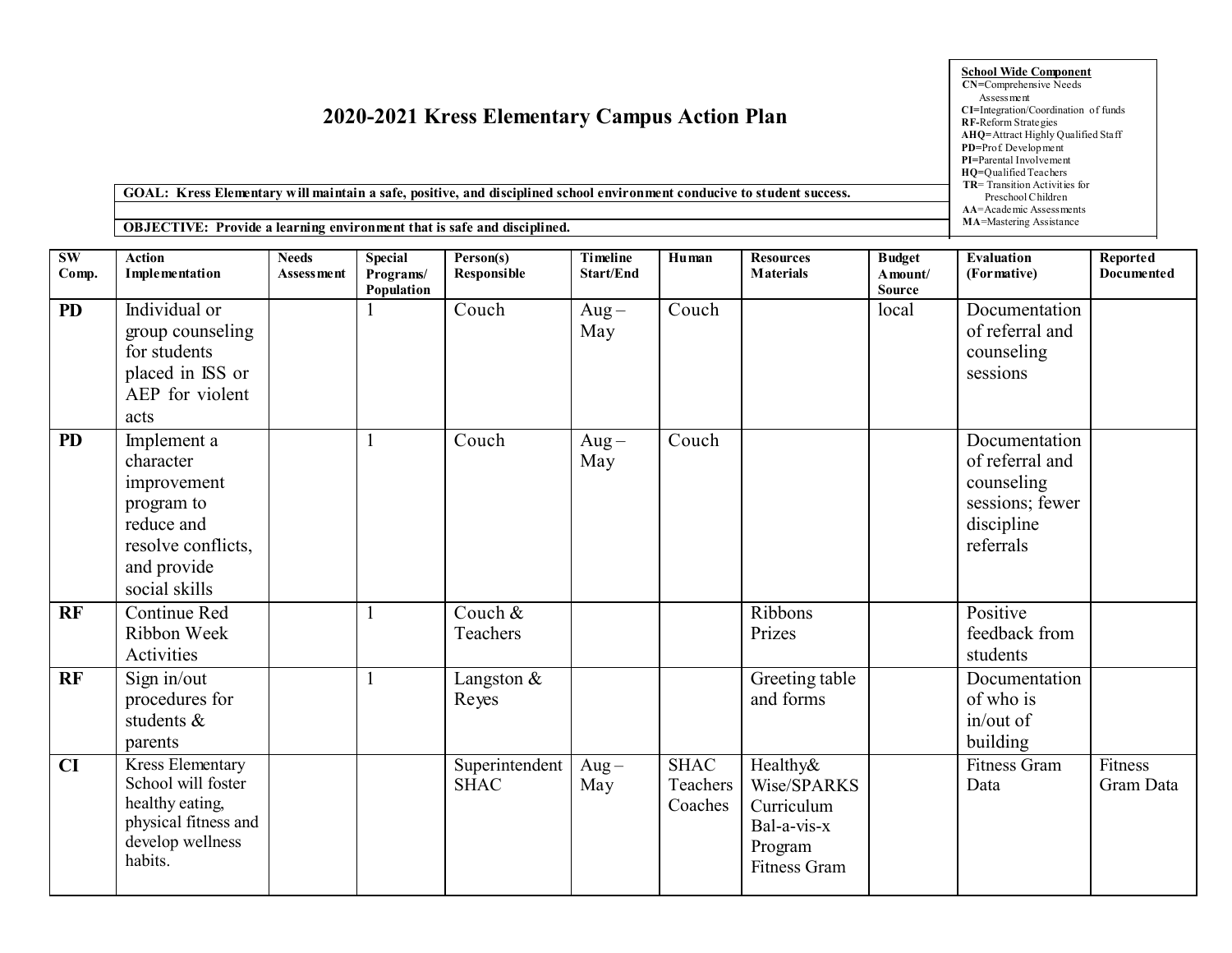| 2020-2021 Kress Elementary Campus Action Plan<br>GOAL: Kress Elementary will maintain a safe, positive, and disciplined school environment conducive to student success.<br><b>OBJECTIVE: Provide a learning environment that is safe and disciplined.</b> |                                                                                |                                   |                                           |                          |                              |                          |                                                |                                           | <b>School Wide Component</b><br>CN=Comprehensive Needs<br>Assessment<br>CI=Integration/Coordination of funds<br><b>RF-Reform Strategies</b><br>AHO=Attract Highly Qualified Staff<br>PD=Prof. Development<br>PI=Parental Involvement<br>HO=Qualified Teachers<br>TR= Transition Activities for<br>Preschool Children<br>AA=Acade mic Assess ments<br>MA=Mastering Assistance |                                           |
|------------------------------------------------------------------------------------------------------------------------------------------------------------------------------------------------------------------------------------------------------------|--------------------------------------------------------------------------------|-----------------------------------|-------------------------------------------|--------------------------|------------------------------|--------------------------|------------------------------------------------|-------------------------------------------|------------------------------------------------------------------------------------------------------------------------------------------------------------------------------------------------------------------------------------------------------------------------------------------------------------------------------------------------------------------------------|-------------------------------------------|
| SW<br>Comp.                                                                                                                                                                                                                                                | <b>Action</b><br><b>I</b> mplementation                                        | <b>Needs</b><br><b>Assessment</b> | <b>Special</b><br>Programs/<br>Population | Person(s)<br>Responsible | <b>Timeline</b><br>Start/End | Human                    | <b>Resources</b><br><b>Materials</b>           | <b>Budget</b><br>Amount/<br><b>Source</b> | <b>Evaluation</b><br>(Formative)                                                                                                                                                                                                                                                                                                                                             | <b>Reported</b><br>Documented             |
| PI                                                                                                                                                                                                                                                         | Promote<br>parenting<br>materials for<br>parents, teachers,<br>and student use |                                   |                                           | Thomas<br>Langston       | Aug $-$<br>May               | Couch                    | Parenting<br>Langston booklets                 | Title 1                                   | Parent<br>survey                                                                                                                                                                                                                                                                                                                                                             | Survey<br>results                         |
| PI                                                                                                                                                                                                                                                         | Provide parenting<br>workshops                                                 |                                   |                                           | Langston                 | Aug $-$<br>May               | Couch<br>Zeigler         | Langston Handouts<br>Refreshments<br>Childcare | Title 1                                   | Parent<br>Survey                                                                                                                                                                                                                                                                                                                                                             | Survey<br>results                         |
| PI                                                                                                                                                                                                                                                         | Continue fire<br>safety programs<br>and emergency<br>drills                    |                                   |                                           | Langston                 | Aug $-$<br>May               | Langston Posted<br>Staff | evacuation<br>routes                           | local                                     | Emergency<br>drills                                                                                                                                                                                                                                                                                                                                                          | Safety<br>documen-<br>tation of<br>drills |
| PI                                                                                                                                                                                                                                                         | Sign in/out<br>procedures                                                      |                                   | $\mathbf{1}$                              | Langston<br>Reyes        | $Aug -$<br>May               | All<br>Staff             | Student<br>Handbook                            | local                                     | Sign in/out<br><b>Sheets</b>                                                                                                                                                                                                                                                                                                                                                 | Sign in /out<br>documents                 |
| <b>PD</b>                                                                                                                                                                                                                                                  | Continuation of<br>crisis<br>management<br>techniques                          |                                   | $\mathbf{1}$                              | Langston                 | Aug $-$<br>May               | Langston                 | Crisis<br>Management<br>Plan                   | local                                     | Evacuation<br>and<br>Intruder<br>drills                                                                                                                                                                                                                                                                                                                                      | <b>Drill</b><br>documen-<br>tation        |
| PI                                                                                                                                                                                                                                                         | Continue drug<br>awareness and<br>use prevention in<br>science classes         |                                   | $\mathbf{1}$                              | PE<br>Teacher            | Aug $-$<br>May               | PE<br>Teacher            | Videos<br>booklets law<br>enforcement          | local                                     | Positive<br>student<br>feedback                                                                                                                                                                                                                                                                                                                                              | Lesson<br>plans                           |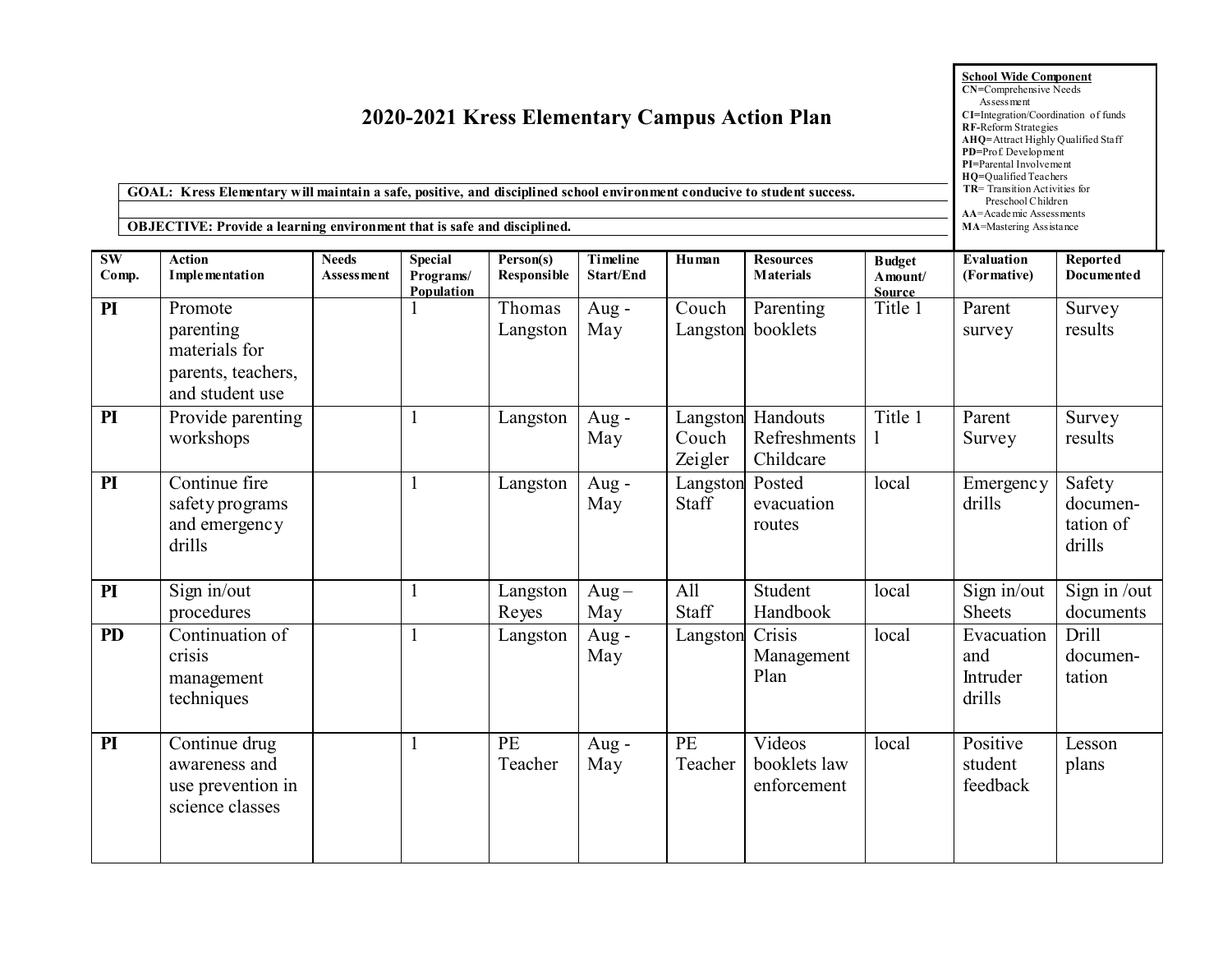| 2020-2021 Kress Elementary Campus Action Plan<br>GOAL: Kress Elementary will maintain a safe, positive, and disciplined school environment conducive to student success.<br>OBJECTIVE: Provide a learning environment that is safe and disciplined. |                                                                                                                                                                                                                                                           |                                       |                                           |                          |                              |                   |                                      |                                           | <b>School Wide Component</b><br>CN=Comprehensive Needs<br><b>Assessment</b><br>CI=Integration/Coordination of funds<br><b>RF-Reform Strategies</b><br>AHQ=Attract Highly Qualified Staff<br><b>PD=Prof.</b> Development<br>PI=Parental Involvement<br>HQ=Qualified Teachers<br>TR= Transition Activities for<br>Preschool Children<br>AA=Academic Assessments<br><b>MA=Mastering Assistance</b> |                               |
|-----------------------------------------------------------------------------------------------------------------------------------------------------------------------------------------------------------------------------------------------------|-----------------------------------------------------------------------------------------------------------------------------------------------------------------------------------------------------------------------------------------------------------|---------------------------------------|-------------------------------------------|--------------------------|------------------------------|-------------------|--------------------------------------|-------------------------------------------|-------------------------------------------------------------------------------------------------------------------------------------------------------------------------------------------------------------------------------------------------------------------------------------------------------------------------------------------------------------------------------------------------|-------------------------------|
| <b>SW</b><br>Comp.                                                                                                                                                                                                                                  | <b>Action</b><br><b>I</b> mplementation                                                                                                                                                                                                                   | <b>Needs</b><br><b>Assess</b><br>ment | <b>Special</b><br>Programs/<br>Population | Person(s)<br>Responsible | Timeline<br><b>Start/End</b> | Human             | <b>Resources</b><br><b>Materials</b> | <b>Budget</b><br>Amount/<br><b>Source</b> | Evaluation<br>(Formative)                                                                                                                                                                                                                                                                                                                                                                       | Reported<br><b>Documented</b> |
| <b>PD</b>                                                                                                                                                                                                                                           | All school rules will<br>be published in the<br>student handbook,<br>posted in<br>appropriate areas,<br>consistently<br>enforced by all staff,<br>explained to<br>teachers by<br>principal and to<br>students by teachers<br>in beginning of<br>the year. |                                       |                                           | Langston                 | Aug-<br>May                  | Teachers<br>Aides | Handbooks                            | local                                     | Fewer<br>discipline<br>referrals                                                                                                                                                                                                                                                                                                                                                                | Discipline<br>report          |
| <b>PD</b>                                                                                                                                                                                                                                           | Faculty and<br>principal will<br>consistently<br>use the<br>Discipline<br>Referral<br>Record form                                                                                                                                                         |                                       |                                           | All staff                | Aug-<br>May                  | Teachers<br>Aides |                                      | local                                     | Record of<br>every<br>discipline<br>referral                                                                                                                                                                                                                                                                                                                                                    | Discipline<br>report          |
| <b>PD</b>                                                                                                                                                                                                                                           | Training in suicide<br>and violence<br>prevention and<br>conflict resolution<br>provided each year                                                                                                                                                        |                                       |                                           | Langston                 | Aug-<br>May                  |                   | Region 16                            | local                                     | $\overline{\text{Training}}$<br>certificates                                                                                                                                                                                                                                                                                                                                                    |                               |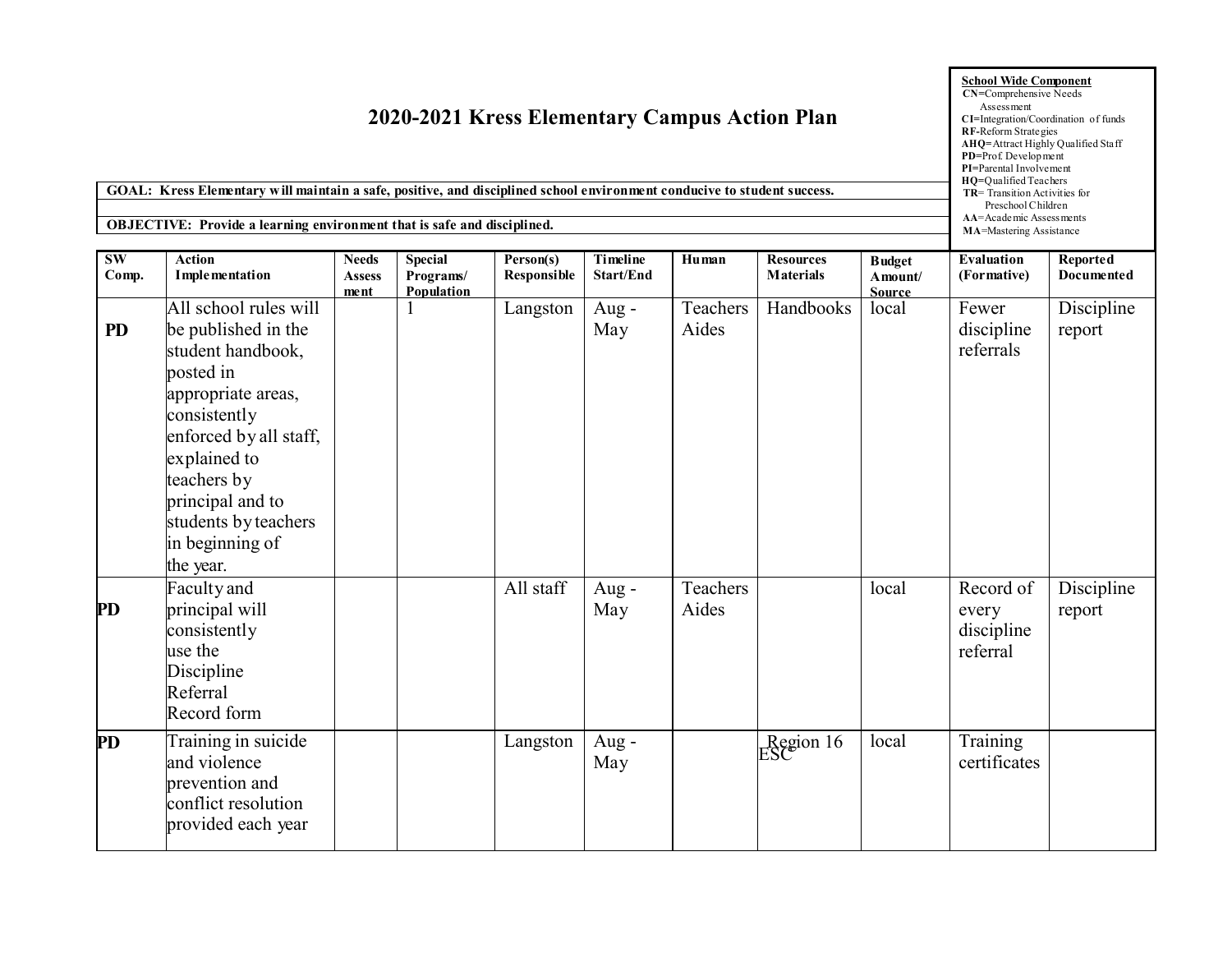| 2020-2021 Kress Elementary Campus Action Plan<br>GOAL: Kress Elementary School will have a highly qualified, well trained, and effective staff that produces successful students.<br>OBJECTIVE: Quality staff development will be provided to all staff that results in improved STAAR/EOC scores. |                                                                                                                                                       |                             |                                           |                                 |                              |                     |                                      |                                    |                                                                                    | <b>School Wide Component</b><br>CN=Comprehensive Needs<br>Assessment<br>CI=Integration/Coordination of funds<br><b>RF-Reform Strategies</b><br>AHQ=Attract Highly Qualified Staff<br>PD=Prof. Development<br>PI=Parental Involvement<br>HO=Oualified Teachers<br>TR= Transition Activities for<br>Preschool Children<br>AA=Academic Assessments<br>MA=Mastering Assistance |  |
|----------------------------------------------------------------------------------------------------------------------------------------------------------------------------------------------------------------------------------------------------------------------------------------------------|-------------------------------------------------------------------------------------------------------------------------------------------------------|-----------------------------|-------------------------------------------|---------------------------------|------------------------------|---------------------|--------------------------------------|------------------------------------|------------------------------------------------------------------------------------|----------------------------------------------------------------------------------------------------------------------------------------------------------------------------------------------------------------------------------------------------------------------------------------------------------------------------------------------------------------------------|--|
| SW<br>Comp.                                                                                                                                                                                                                                                                                        | <b>Action</b><br><b>I</b> mplementation                                                                                                               | <b>Needs</b><br>Assess ment | <b>Special</b><br>Programs/<br>Population | Person(s)<br><b>Responsible</b> | Timeline<br><b>Start/End</b> | Human               | <b>Resources</b><br><b>Materials</b> | <b>Budget</b><br>Amount<br>/Source | <b>Evaluation</b><br>(Formative)                                                   | <b>Reported</b><br><b>Documented</b>                                                                                                                                                                                                                                                                                                                                       |  |
| <b>PD</b><br><b>AHQ</b>                                                                                                                                                                                                                                                                            | Continue<br>mentoring<br>program to assist<br>new teachers                                                                                            |                             |                                           | Langston                        | Aug-<br>May                  | Veteran<br>teachers | Time<br>Substitute<br>teachers       | local                              | Mentors in<br>place New<br>teacher<br>interview<br><b>PDAS</b>                     | <b>PDAS</b>                                                                                                                                                                                                                                                                                                                                                                |  |
| PD<br><b>RF</b>                                                                                                                                                                                                                                                                                    | Seek out and<br>provide quality<br>staff development<br>from Region 16<br>ESC and other<br>outside agencies<br>for improved<br>student<br>performance |                             |                                           | Langston                        | Aug -<br>May                 |                     | Region 16                            | local                              | Staff<br>development<br>certificates<br>Improved<br>STAAR/<br><b>EOC</b><br>scores | STAAR/<br><b>EOC</b>                                                                                                                                                                                                                                                                                                                                                       |  |
| PD<br>RA<br>MA<br>CI                                                                                                                                                                                                                                                                               | Train teachers<br>annually in<br>techniques for<br>working with at-<br>risk students.                                                                 |                             |                                           | Langston                        | Aug -<br>May                 |                     | Region 16                            | Title 1                            | Staff<br>development<br>certificates                                               |                                                                                                                                                                                                                                                                                                                                                                            |  |

П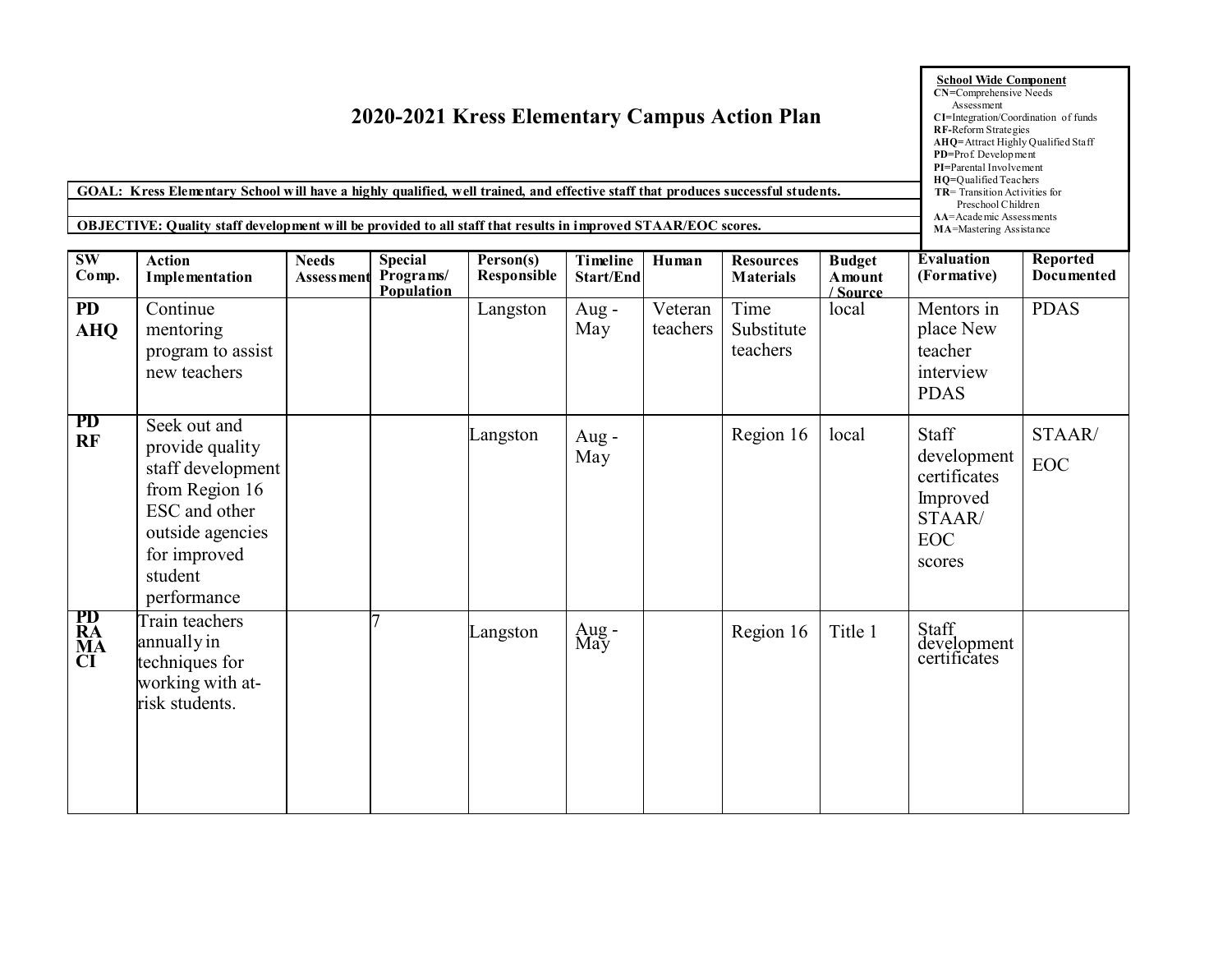| GOAL: Kress Elementary School will have a highly qualified, well trained, and effective staff that produces successful students.<br><b>OBJECTIVE: Quality staff development will be provided to all staff that results in improved STAAR scores.</b> | <b>School Wide Component</b><br>CN=Comprehensive Needs<br>Assessment<br>CI=Integration/Coordination of funds<br><b>RF-Reform Strategies</b><br>AHQ=Attract Highly Qualified Staff<br>PD=Prof. Development<br>PI=Parental Involvement<br>HQ=Qualified Teachers<br>TR= Transition Activities for<br>Preschool Children<br>$AA = Acade$ mic Assessments<br>MA=Mastering Assistance |                             |                                           |                          |                              |       |                                      |                                           |                                             |                        |
|------------------------------------------------------------------------------------------------------------------------------------------------------------------------------------------------------------------------------------------------------|---------------------------------------------------------------------------------------------------------------------------------------------------------------------------------------------------------------------------------------------------------------------------------------------------------------------------------------------------------------------------------|-----------------------------|-------------------------------------------|--------------------------|------------------------------|-------|--------------------------------------|-------------------------------------------|---------------------------------------------|------------------------|
| SW<br>Comp.                                                                                                                                                                                                                                          | <b>Action</b><br><b>I</b> mplementation                                                                                                                                                                                                                                                                                                                                         | <b>Needs</b><br>Assess ment | <b>Special</b><br>Programs/<br>Population | Person(s)<br>Responsible | <b>Timeline</b><br>Start/End | Human | <b>Resources</b><br><b>Materials</b> | <b>Budget</b><br>Amount/<br><b>Source</b> | <b>Evaluation</b><br>(Formative)            | Reported<br>Documented |
| <b>PD</b>                                                                                                                                                                                                                                            | Provide<br>technology<br>training based on<br>identified needs<br>from tech. survey                                                                                                                                                                                                                                                                                             |                             |                                           | Langston<br>Zeigler      | Aug-<br>May                  |       | Time                                 | local                                     | Increased<br>technology<br>integration      |                        |
| CN                                                                                                                                                                                                                                                   | Continue a support<br>program through the<br>counselor to suppor<br>at-risk students.                                                                                                                                                                                                                                                                                           |                             |                                           | Couch                    | Aug-<br>May                  |       |                                      | <b>SCE .5FTE</b>                          | Assessment<br>Results                       | Thomas                 |
| <b>QT</b>                                                                                                                                                                                                                                            | District will pay<br>for teachers to<br>certify in other<br>areas.                                                                                                                                                                                                                                                                                                              |                             |                                           | Langston                 | Aug-May                      |       |                                      | local                                     | Teachers<br>with multiple<br>certifications |                        |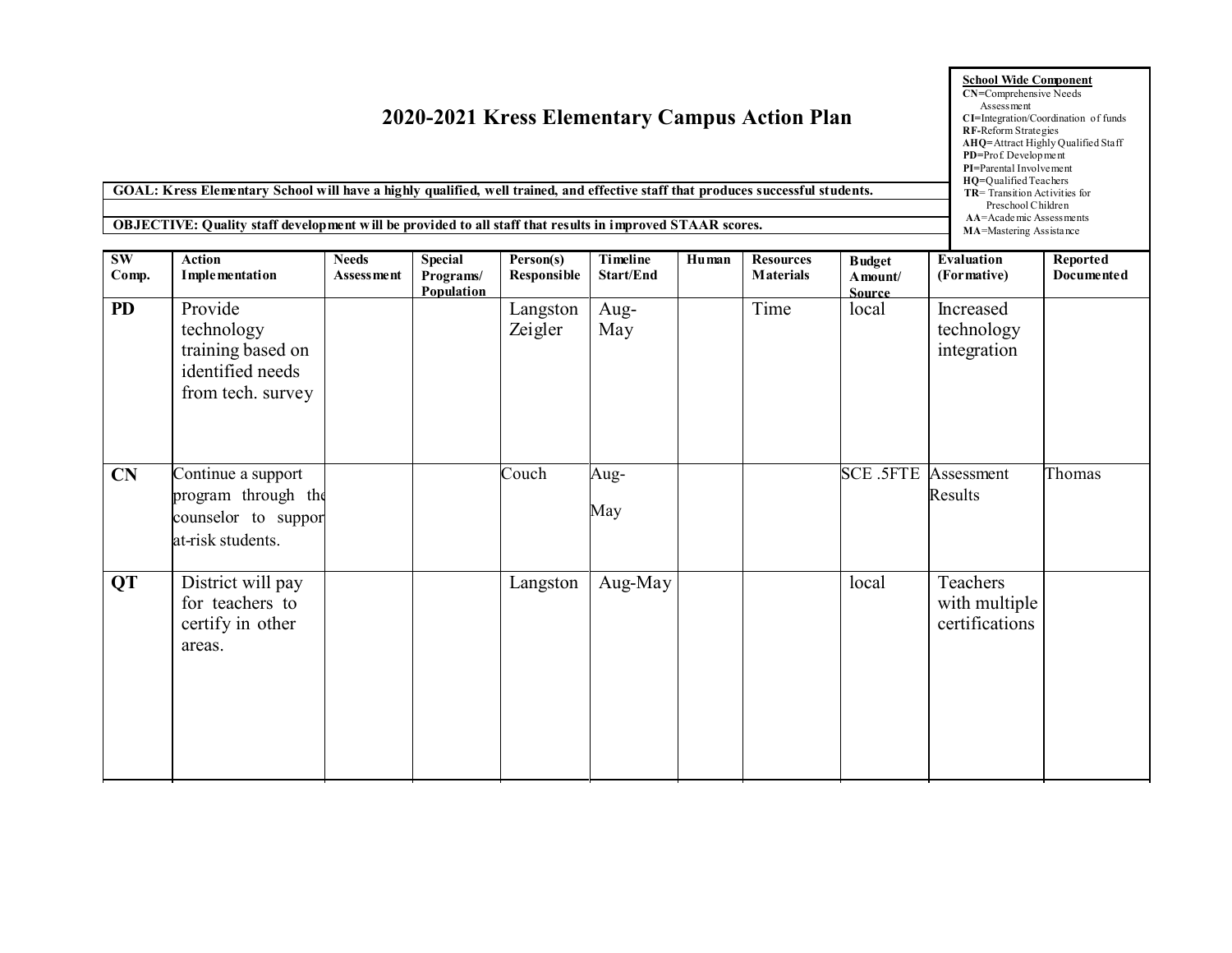|                    | GOAL: Kress Elementary School will have a highly qualified, well trained, and effective staff that produces successful students.<br><b>OBJECTIVE:</b> Kress Elementary School will foster good relationships a mong staff and administration. |                                   |                                           |                          |                                     |       |                                      |                                           | <b>RF-Reform Strategies</b><br>AHQ=Attract Highly Qualified Staff<br>PD=Prof. Development<br>PI=Parental Involvement<br>HQ=Qualified Teachers<br>TR= Transition Activities for<br>Preschool Children<br>$AA = Acade$ mic Assessments<br>MA=Mastering Assistance |                        |  |
|--------------------|-----------------------------------------------------------------------------------------------------------------------------------------------------------------------------------------------------------------------------------------------|-----------------------------------|-------------------------------------------|--------------------------|-------------------------------------|-------|--------------------------------------|-------------------------------------------|-----------------------------------------------------------------------------------------------------------------------------------------------------------------------------------------------------------------------------------------------------------------|------------------------|--|
| <b>SW</b><br>Comp. | <b>Action</b><br>Implementation                                                                                                                                                                                                               | <b>Needs</b><br><b>Assessment</b> | <b>Special</b><br>Programs/<br>Population | Person(s)<br>Responsible | <b>Timeline</b><br><b>Start/End</b> | Human | <b>Resources</b><br><b>Materials</b> | <b>Budget</b><br>Amount/<br><b>Source</b> | <b>Evaluation</b><br>(Formative)                                                                                                                                                                                                                                | Reported<br>Documented |  |
| <b>AHQ</b><br>PI   | Principal will<br>provide good<br>communication<br>to staff through<br>e- mail, memos,<br>faculty meetings,<br>and calendars.                                                                                                                 |                                   |                                           | Langston                 | Aug-<br>May                         |       | Google<br>Open<br>Office             | local                                     | Staff<br>Survey                                                                                                                                                                                                                                                 | May                    |  |
| <b>AHQ</b>         | Principal will<br>continue to seek<br>out morale<br>building activities<br>for the staff                                                                                                                                                      |                                   |                                           | Langston                 | Aug $-$<br>May                      |       |                                      | local                                     | Staff<br>Survey                                                                                                                                                                                                                                                 | May                    |  |

**School Wide Component CN=**Comprehensive Needs

Assessment<br>**CI**=Integration/Coordination of funds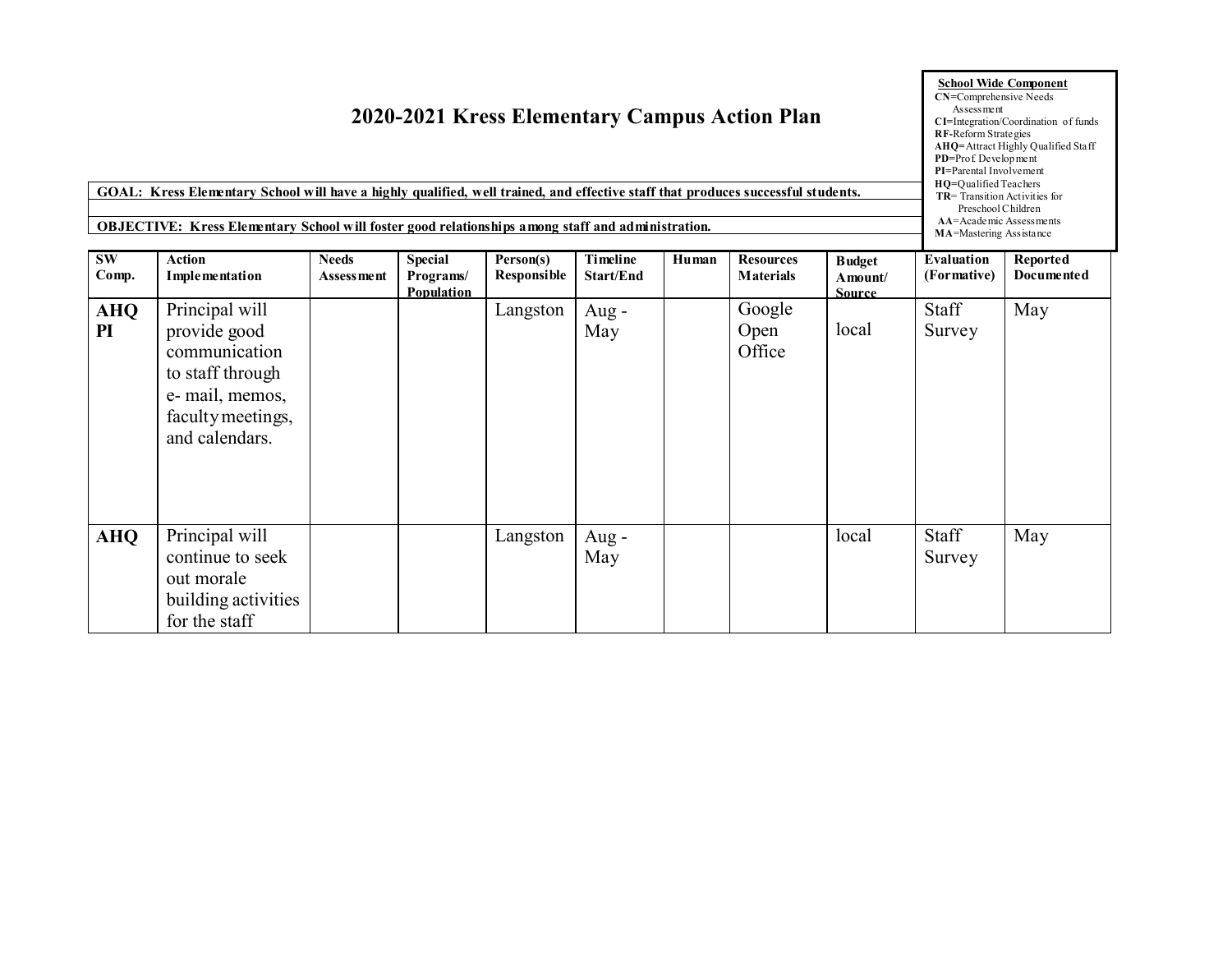|                    | GOAL: Parents and community will work together as partners with Kress Elementary to improve student educational success.<br>OBJECTIVE: Involve the parents in supporting the education of their children. | As sessment<br>CI=Integration/Coordination of funds<br><b>RF-Reform Strategies</b><br>AHQ=Attract Highly Qualified Staff<br>PD=Prof. Development<br>PI=Parental Involvement<br>HQ=Qualified Teachers<br><b>TR</b> = Transition Activities for<br>Preschool Children<br>AA=Academic Assessments<br>MA=Mastering Assistance |                                           |                          |                              |       |                                                     |                                           |                                                     |                               |
|--------------------|-----------------------------------------------------------------------------------------------------------------------------------------------------------------------------------------------------------|---------------------------------------------------------------------------------------------------------------------------------------------------------------------------------------------------------------------------------------------------------------------------------------------------------------------------|-------------------------------------------|--------------------------|------------------------------|-------|-----------------------------------------------------|-------------------------------------------|-----------------------------------------------------|-------------------------------|
| <b>SW</b><br>Comp. | <b>Action</b><br><b>I</b> mplementation                                                                                                                                                                   | <b>Needs</b><br><b>Assessment</b>                                                                                                                                                                                                                                                                                         | <b>Special</b><br>Programs/<br>Population | Person(s)<br>Responsible | <b>Timeline</b><br>Start/End | Human | <b>Resources</b><br><b>Materials</b>                | <b>Budget</b><br>Amount/<br><b>Source</b> | <b>Evaluation</b><br>(Formative)                    | <b>Reported</b><br>Documented |
| PI                 | Continue to<br>involve parents in<br>the decision<br>making process                                                                                                                                       |                                                                                                                                                                                                                                                                                                                           |                                           | Langston                 | Aug $-$<br>May               |       | <b>CEIC</b><br>Parent<br>survey                     | local                                     | Parent<br>survey,<br>agendas,<br>sign in<br>sheets  | April                         |
| PI                 | Communicate<br>monthly to<br>parents<br>concerning<br>relevant<br>information about<br>events, parenting<br>information,<br>student<br>performance, and<br>etc.                                           |                                                                                                                                                                                                                                                                                                                           |                                           | Langston                 | Aug -<br>May                 |       | Calendars,<br><b>Bill</b><br>board,<br>letters, etc | local                                     | Parent<br>survey,<br>Parent<br>conference<br>survey | April                         |

**School Wide Component CN=**Comprehensive Needs Assessment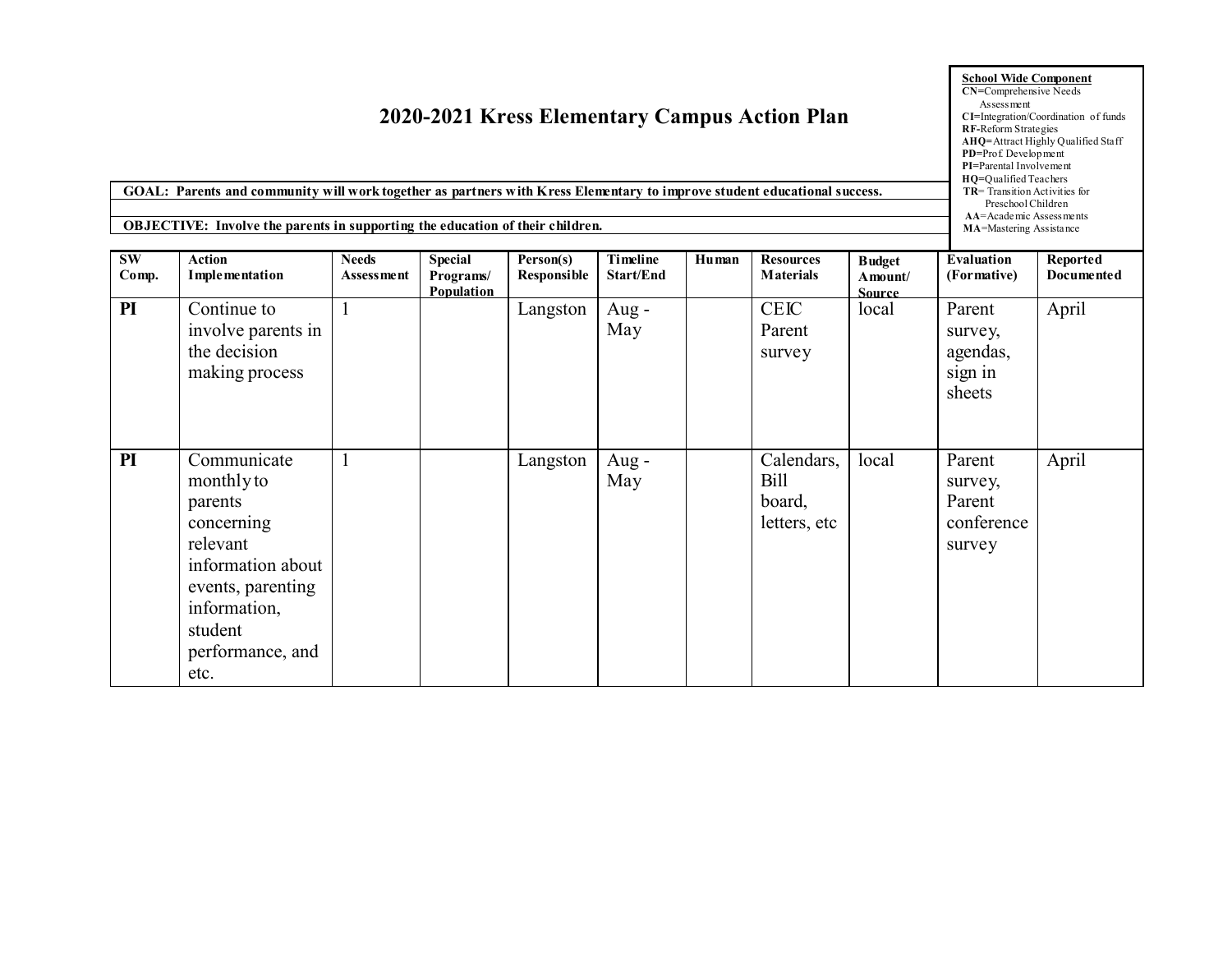| GOAL: Parents and community will work together as partners with Kress Elementary to improve student educational success.<br>OBJECTIVE: Involve the parents in supporting the education of their children. |                                                                                                                                                                           | <b>School Wide Component</b><br>CN=Comprehensive Needs<br>Assessment<br>CI=Integration/Coordination of funds<br><b>RF-Reform Strategies</b><br>AHQ=Attract Highly Qualified Staff<br>PD=Prof. Development<br>PI=Parental Involvement<br>HO=Qualified Teachers<br><b>TR</b> = Transition Activities for<br>Preschool Children<br>AA=Acade mic Assessments<br>MA=Mastering Assistance |                                           |                          |                              |       |                                         |                                           |                                        |                             |
|-----------------------------------------------------------------------------------------------------------------------------------------------------------------------------------------------------------|---------------------------------------------------------------------------------------------------------------------------------------------------------------------------|-------------------------------------------------------------------------------------------------------------------------------------------------------------------------------------------------------------------------------------------------------------------------------------------------------------------------------------------------------------------------------------|-------------------------------------------|--------------------------|------------------------------|-------|-----------------------------------------|-------------------------------------------|----------------------------------------|-----------------------------|
| SW<br>Comp.                                                                                                                                                                                               | <b>Action</b><br><b>I</b> mplementation                                                                                                                                   | <b>Needs</b><br><b>Assessment</b>                                                                                                                                                                                                                                                                                                                                                   | <b>Special</b><br>Programs/<br>Population | Person(s)<br>Responsible | Timeline<br><b>Start/End</b> | Human | <b>Resources</b><br><b>Materials</b>    | <b>Budget</b><br>Amount/<br><b>Source</b> | Evaluation<br>(Formative)              | Reported<br>Documented      |
| PI                                                                                                                                                                                                        | Have an early<br>release day to<br>hold parent<br>conferences, give<br>out report cards,<br>and hold a Title I<br>meeting, at the<br>end of the first<br>six weeks period |                                                                                                                                                                                                                                                                                                                                                                                     |                                           | Langston<br>Reyes        | Oct 1                        |       | Printed<br>information,<br>interpreters | Title 1                                   | Parent<br>survey,<br>Sign in<br>sheets | Title I<br>parent<br>survey |
| PI                                                                                                                                                                                                        | Parent<br>involvement<br>Thanksgiving<br>luncheon and<br>classroom<br>visitation                                                                                          |                                                                                                                                                                                                                                                                                                                                                                                     |                                           | Langston                 | November                     |       |                                         | local                                     | Parent<br>survey                       | April                       |
| PI                                                                                                                                                                                                        | Provide progress<br>reports to<br>students and<br>tutorial times for<br>students having<br>difficulties                                                                   |                                                                                                                                                                                                                                                                                                                                                                                     |                                           | Langston<br>Teachers     | $Aug -$<br>May               |       |                                         | local                                     | Parent<br>survey                       | April                       |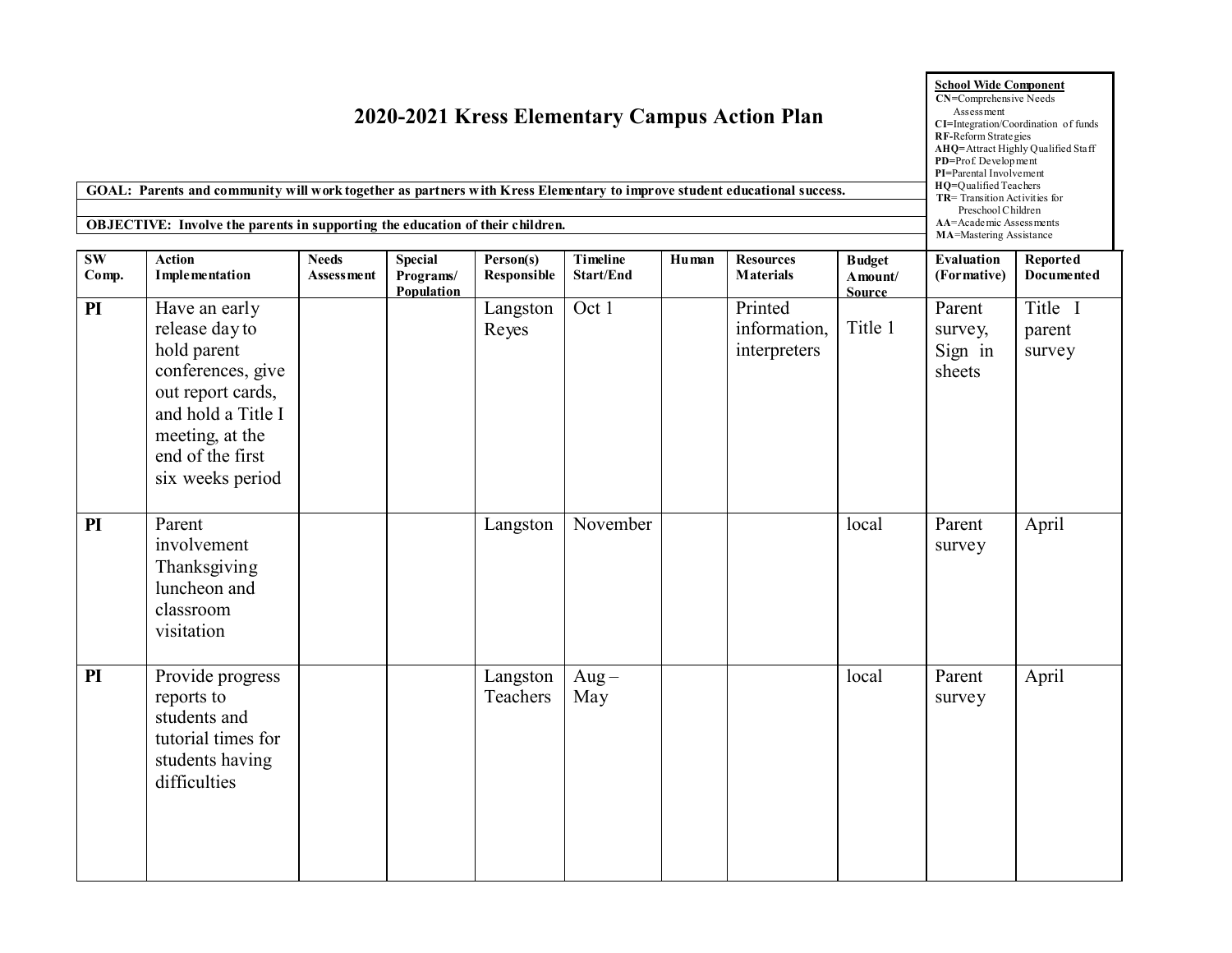|                    | GOAL: Parents and community will work together as partners with the school.<br>OBJECTIVE: Involve the parents in supporting the education of their children. |                             | <b>School Wide Component</b><br>CN=Comprehensive Needs<br>Assessment<br>CI=Integration/Coordination of funds<br><b>RF-Reform Strategies</b><br>AHQ=Attract Highly Qualified Staff<br>PD=Prof. Development<br>PI=Parental Involvement<br>HQ=Qualified Teachers<br>TR= Transition Activities for<br>Preschool Children<br>AA=Academic Assessments<br>MA=Mastering Assistance |                          |                                     |       |                                      |                                    |                           |                               |
|--------------------|--------------------------------------------------------------------------------------------------------------------------------------------------------------|-----------------------------|----------------------------------------------------------------------------------------------------------------------------------------------------------------------------------------------------------------------------------------------------------------------------------------------------------------------------------------------------------------------------|--------------------------|-------------------------------------|-------|--------------------------------------|------------------------------------|---------------------------|-------------------------------|
| <b>SW</b><br>Comp. | <b>Action</b><br>Implementation                                                                                                                              | <b>Needs</b><br>Assess ment | <b>Special</b><br>Programs/<br>Population                                                                                                                                                                                                                                                                                                                                  | Person(s)<br>Responsible | <b>Timeline</b><br><b>Start/End</b> | Human | <b>Resources</b><br><b>Materials</b> | <b>Budget</b><br>Amount/<br>Source | Evaluation<br>(Formative) | <b>Reported</b><br>Documented |
| PI                 | Hold annual<br>public TPRS<br>meeting                                                                                                                        | 1                           |                                                                                                                                                                                                                                                                                                                                                                            | Langston                 | January                             |       |                                      | local                              | Parent<br>survey          | April                         |
| PI                 | Teacher<br>Appreciation<br>Week activities:<br>Parent Breakfast,<br>classroom<br>visitation, Title I<br>meeting, and<br>Migrant meeting.                     | -1                          |                                                                                                                                                                                                                                                                                                                                                                            | Langston<br>Reyes        | Teacher<br>Appreciation<br>Week     |       |                                      | Title 1                            | Parent<br>survey          | April                         |
| PI                 | Classroom<br>newsletters will<br>be used to keep<br>parents informed<br>of school and<br>classroom<br>activities                                             | $\mathbf{1}$                |                                                                                                                                                                                                                                                                                                                                                                            | Classroom<br>Teachers    | August -<br>May                     |       |                                      | local                              | Parent<br>survey          | April                         |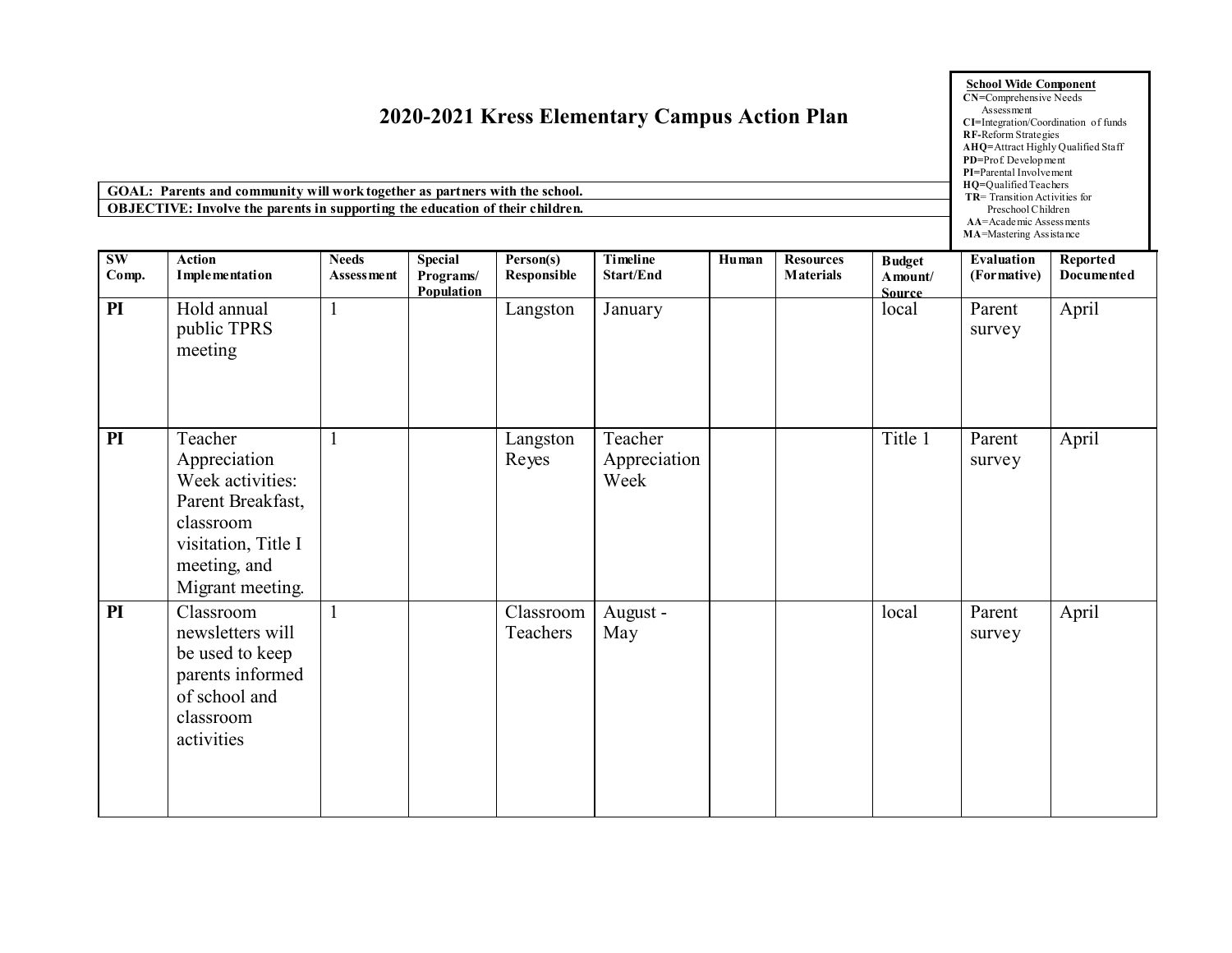**GOAL: Parents and community will work together as partners with Kress Elementary to improve student educational success. OBJECTIVE: Involve the community in supporting the education of our students.**

| <b>SW</b> | Action                 | <b>Needs</b>   | <b>Special</b>    | Person(s)   | Timeline         | Human | <b>Resources</b> | <b>Budget</b> | Evaluation  | Reported   |
|-----------|------------------------|----------------|-------------------|-------------|------------------|-------|------------------|---------------|-------------|------------|
| Comp.     | <b>I</b> mplementation | Assess ment    | Programs/         | Responsible | <b>Start/End</b> |       | <b>Materials</b> | Amount/       | (Formative) | Documented |
|           |                        |                | <b>Population</b> |             |                  |       |                  | <b>Source</b> |             |            |
| PI        | Continue to            | $\overline{2}$ |                   | Langston    | Aug -            |       | <b>CEIC</b>      | local         | Sign in     |            |
|           | involve the            |                |                   |             | May              |       |                  |               | sheets      |            |
|           | community in the       |                |                   |             |                  |       |                  |               |             |            |
|           | decision making        |                |                   |             |                  |       |                  |               |             |            |
|           | process                |                |                   |             |                  |       |                  |               |             |            |
|           |                        |                |                   |             |                  |       |                  |               |             |            |
|           |                        |                |                   |             |                  |       |                  |               |             |            |
|           |                        |                |                   |             |                  |       |                  |               |             |            |
|           |                        |                |                   |             |                  |       |                  |               |             |            |
|           |                        |                |                   |             |                  |       |                  |               |             |            |
|           |                        |                |                   |             |                  |       |                  |               |             |            |

**School Wide Component CN=**Comprehensive Needs Assessment **CI=**Integration/Coordination o f funds **RF-**Reform Strate gies **AHQ=**Attract Highly Qualified Sta ff **PD=**Pro f. Developme nt **PI=**Parental Involveme nt **HQ=**Qualified Teachers **TR**= Transition Activit ies for Preschool Children **AA**=Acade mic Assessments

**MA**=Mastering Assista nce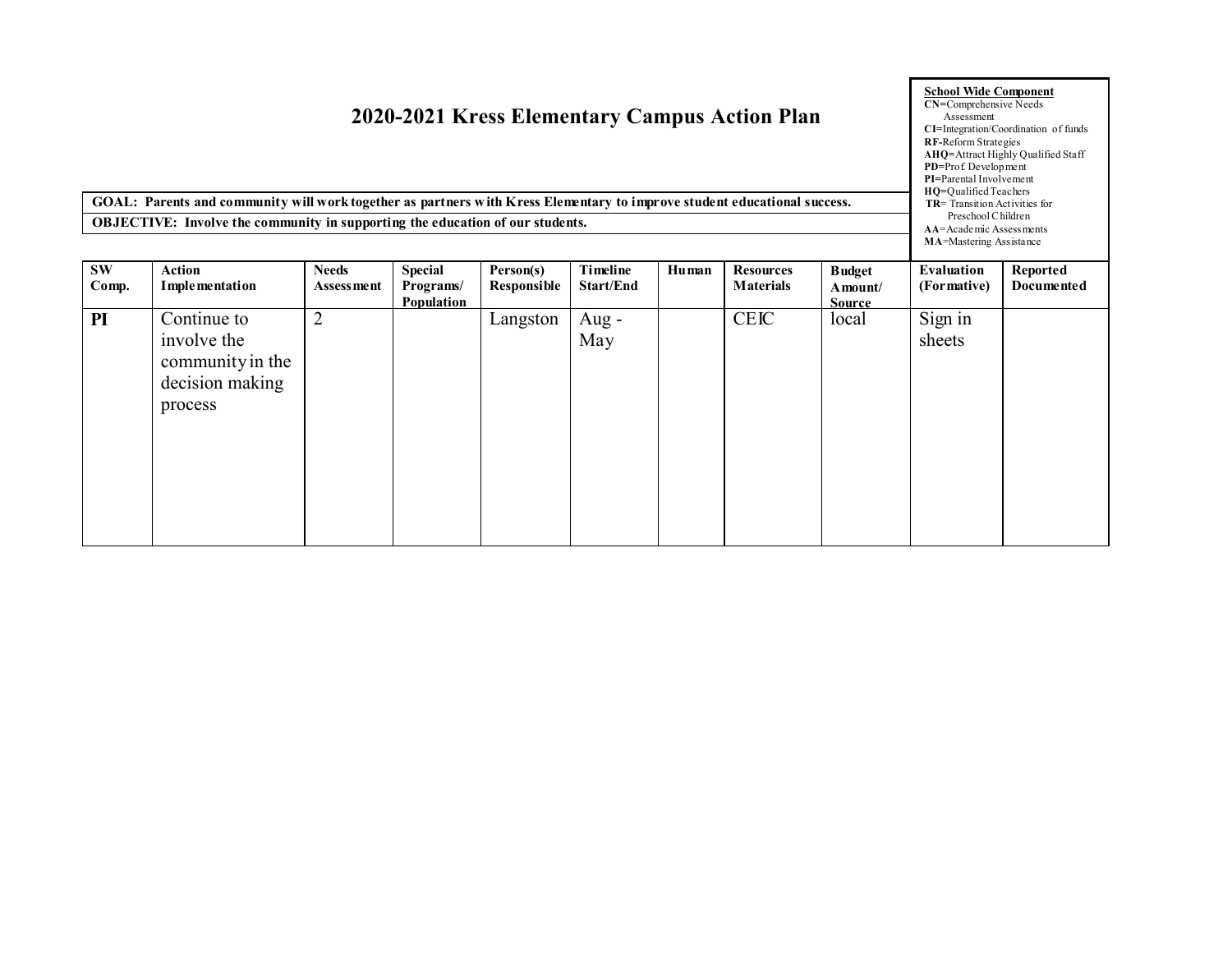| <b>OBJECTIVE:</b>  | GOAL: Kress Elementary School provide activities to assist students in the transition from early childhood to kindergarten and<br>from 6 <sup>th</sup> Grade to Junior High School. |                                   | <b>RF-Reform Strategies</b><br>AHQ=Attract Highly Qualified Staff<br>PD=Prof. Development<br>PI=Parental Involvement<br>HQ=Qualified Teachers<br>TR= Transition Activities for<br>Preschool Children<br>$AA = Acade$ mic Assessments<br>MA=Mastering Assistance |                          |                              |       |                                      |                                            |                                  |                                      |
|--------------------|-------------------------------------------------------------------------------------------------------------------------------------------------------------------------------------|-----------------------------------|-----------------------------------------------------------------------------------------------------------------------------------------------------------------------------------------------------------------------------------------------------------------|--------------------------|------------------------------|-------|--------------------------------------|--------------------------------------------|----------------------------------|--------------------------------------|
| <b>SW</b><br>Comp. | <b>Action</b><br><b>I</b> mplementation                                                                                                                                             | <b>Needs</b><br><b>Assessment</b> | <b>Special</b><br>Programs/<br>Population                                                                                                                                                                                                                       | Person(s)<br>Responsible | <b>Timeline</b><br>Start/End | Human | <b>Resources</b><br><b>Materials</b> | <b>Budget</b><br>A mount/<br><b>Source</b> | <b>Evaluation</b><br>(Formative) | <b>Reported</b><br><b>Documented</b> |
| <b>TA</b>          | Pre-Kindergarten<br>Roundup<br>notification in<br>newspaper and at<br>local businesses                                                                                              |                                   |                                                                                                                                                                                                                                                                 | Langston<br>Moore        | May                          |       |                                      | local                                      | Good<br>attendance               |                                      |
| <b>TA</b>          | $6th$ grade students<br>will attend<br>orientation at<br>Junior High<br>School                                                                                                      |                                   |                                                                                                                                                                                                                                                                 | Couch                    | May                          |       |                                      | local                                      | Positive<br>experience           |                                      |

**School Wide Component CN=**Comprehensive Needs Assessment **CI=**Integration/Coordination o f funds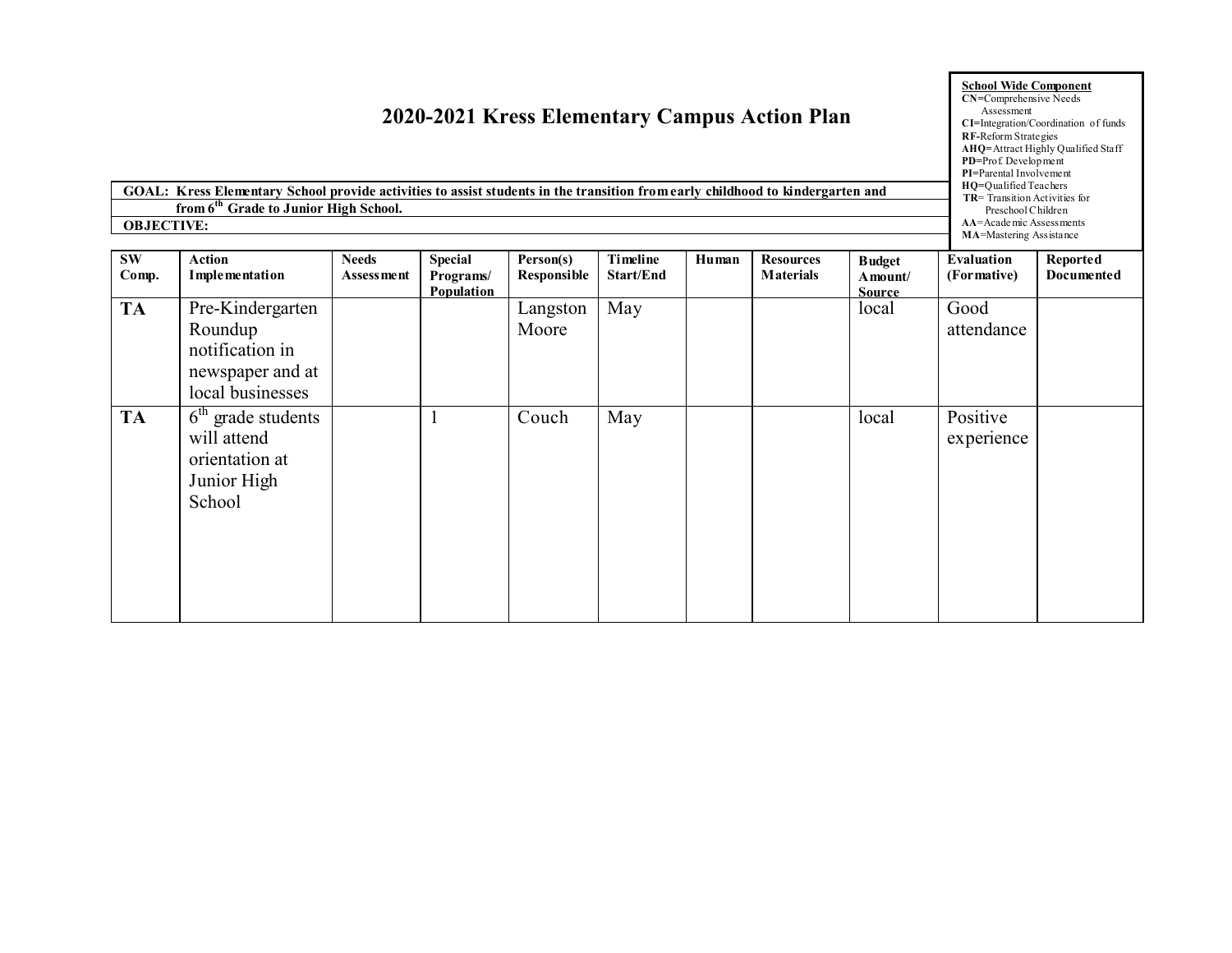|             | GOAL: The students of Kress Elementary will be challenged and encouraged to perform at high academic levels.<br>OBJECTIVE: Kress Elementary will maintain an average daily attendance of 97% or above. |                                   |                                           |                          |                                     |       | 2020-2021 Kress Elementary Campus Action Plan |                                           | CN=Comprehensive Needs<br>Assessment<br>CI=Integration/Coordination of funds<br><b>RF-Reform Strategies</b><br>AHQ=Attract Highly Qualified Staff<br>PD=Prof. Development<br>PI=Parental Involvement<br>HQ=Qualified Teachers<br>TR= Transition Activities for<br>Preschool Children<br>$AA = Acade$ mic Assessments<br>MA=Mastering Assistance |                        |
|-------------|--------------------------------------------------------------------------------------------------------------------------------------------------------------------------------------------------------|-----------------------------------|-------------------------------------------|--------------------------|-------------------------------------|-------|-----------------------------------------------|-------------------------------------------|-------------------------------------------------------------------------------------------------------------------------------------------------------------------------------------------------------------------------------------------------------------------------------------------------------------------------------------------------|------------------------|
| SW<br>Comp. | <b>Action</b><br><b>I</b> mplementation                                                                                                                                                                | <b>Needs</b><br><b>Assessment</b> | <b>Special</b><br>Programs/<br>Population | Person(s)<br>Responsible | <b>Timeline</b><br><b>Start/End</b> | Human | <b>Resources</b><br><b>Materials</b>          | <b>Budget</b><br>Amount/<br><b>Source</b> | <b>Evaluation</b><br>(Formative)                                                                                                                                                                                                                                                                                                                | Reported<br>Documented |
| PI          | Attendance laws<br>will be reviewed<br>with parents at<br>meetings and in<br>the handbook                                                                                                              | $\mathbf{1}$                      | $\mathbf{1}$                              | Langston                 | Aug-<br>May                         |       | Handbooks                                     | local                                     | <b>TAPR</b>                                                                                                                                                                                                                                                                                                                                     |                        |
|             | Attendance<br>Review<br>committee will<br>meet to discuss<br>action concerning<br>students with<br>excessive<br>absences                                                                               |                                   |                                           | Langston                 | Aug-<br>May                         |       |                                               | local                                     | Meeting<br>minutes                                                                                                                                                                                                                                                                                                                              |                        |
|             | Provide<br>incentives to<br>students with<br>outstanding<br>attendance                                                                                                                                 |                                   | $\mathbf{1}$                              | Langston                 | May                                 |       | Awards<br>Prizes                              | local                                     | <b>TAPR</b>                                                                                                                                                                                                                                                                                                                                     |                        |

**School Wide Component**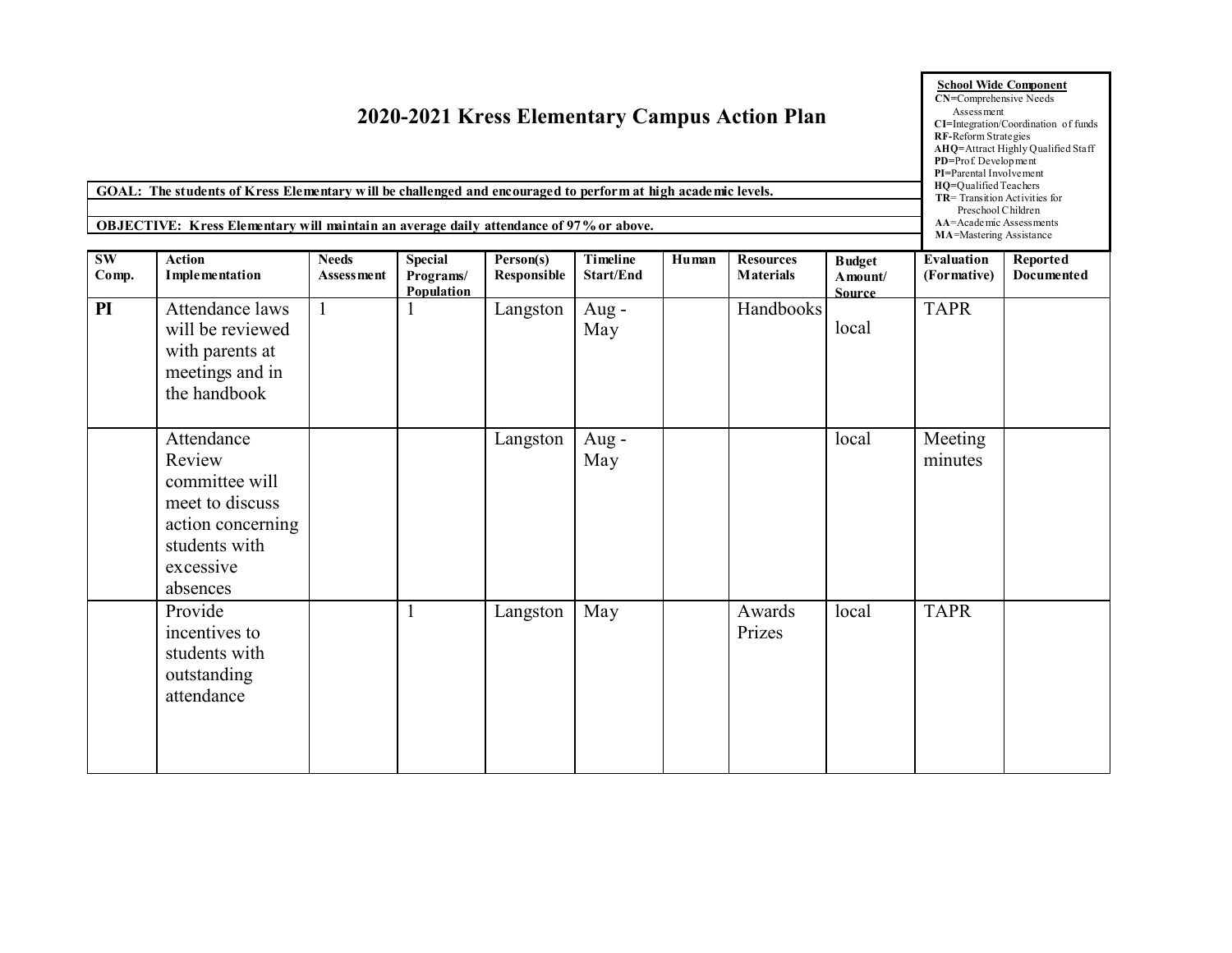|                    | GOAL: The students of Kress Elementary will be challenged and encouraged to perform at high academic levels.<br>Objective: Kress Elementary School will meet or exceed a 90% passing rate on the STAAR/EOC Reading, Math, Writing, and<br>Science assessment, achieving "Exemplary" status. | <b>School Wide Component</b><br>CN=Comprehensive Needs<br>Assessment<br>CI=Integration/Coordination of funds<br><b>RF-Reform Strategies</b><br>AHQ=Attract Highly Qualified Staff<br>PD=Prof. Development<br><b>PI=Parental Involvement</b><br>HO=Qualified Teachers<br>TR= Transition Activities for<br>Preschool Children<br>$AA = Acade$ mic Assessments<br>MA=Mastering Assistance |                                                  |                          |                              |       |                                      |                                            |                                  |                               |
|--------------------|---------------------------------------------------------------------------------------------------------------------------------------------------------------------------------------------------------------------------------------------------------------------------------------------|----------------------------------------------------------------------------------------------------------------------------------------------------------------------------------------------------------------------------------------------------------------------------------------------------------------------------------------------------------------------------------------|--------------------------------------------------|--------------------------|------------------------------|-------|--------------------------------------|--------------------------------------------|----------------------------------|-------------------------------|
| <b>SW</b><br>Comp. | <b>Action</b><br><b>I</b> mplementation                                                                                                                                                                                                                                                     | <b>Needs</b><br>Assess ment                                                                                                                                                                                                                                                                                                                                                            | <b>Special</b><br>Programs/<br><b>Population</b> | Person(s)<br>Responsible | Timeline<br><b>Start/End</b> | Human | <b>Resources</b><br><b>Materials</b> | <b>Budget</b><br>A mount/<br><b>Source</b> | <b>Evaluation</b><br>(Formative) | <b>Reported</b><br>Documented |
| <b>MA</b>          | <b>AR STAR tests</b><br>will be given<br>twice per year to<br>$2nd - 6th$ graders<br>and at the end of<br>the year to $1st$<br>grader                                                                                                                                                       | 6,7                                                                                                                                                                                                                                                                                                                                                                                    |                                                  | Reading<br>teachers      | Aug $-$<br>May               |       | Computers,<br>software,<br>time      | local                                      | <b>AR STAR</b><br>report         |                               |
| <b>MA</b>          | Students who<br>achieve less than<br>72 in any subject<br>will be required<br>to attend tutorials                                                                                                                                                                                           | 6,7                                                                                                                                                                                                                                                                                                                                                                                    |                                                  | Teachers                 |                              |       |                                      |                                            | Tutorial<br>attendance<br>sheets |                               |
|                    | Student planners<br>will be used to<br>aid in student<br>organization.                                                                                                                                                                                                                      |                                                                                                                                                                                                                                                                                                                                                                                        |                                                  | Langston                 | Aug -<br>May                 |       | planners                             | Title I                                    | Planners<br>checked<br>daily     |                               |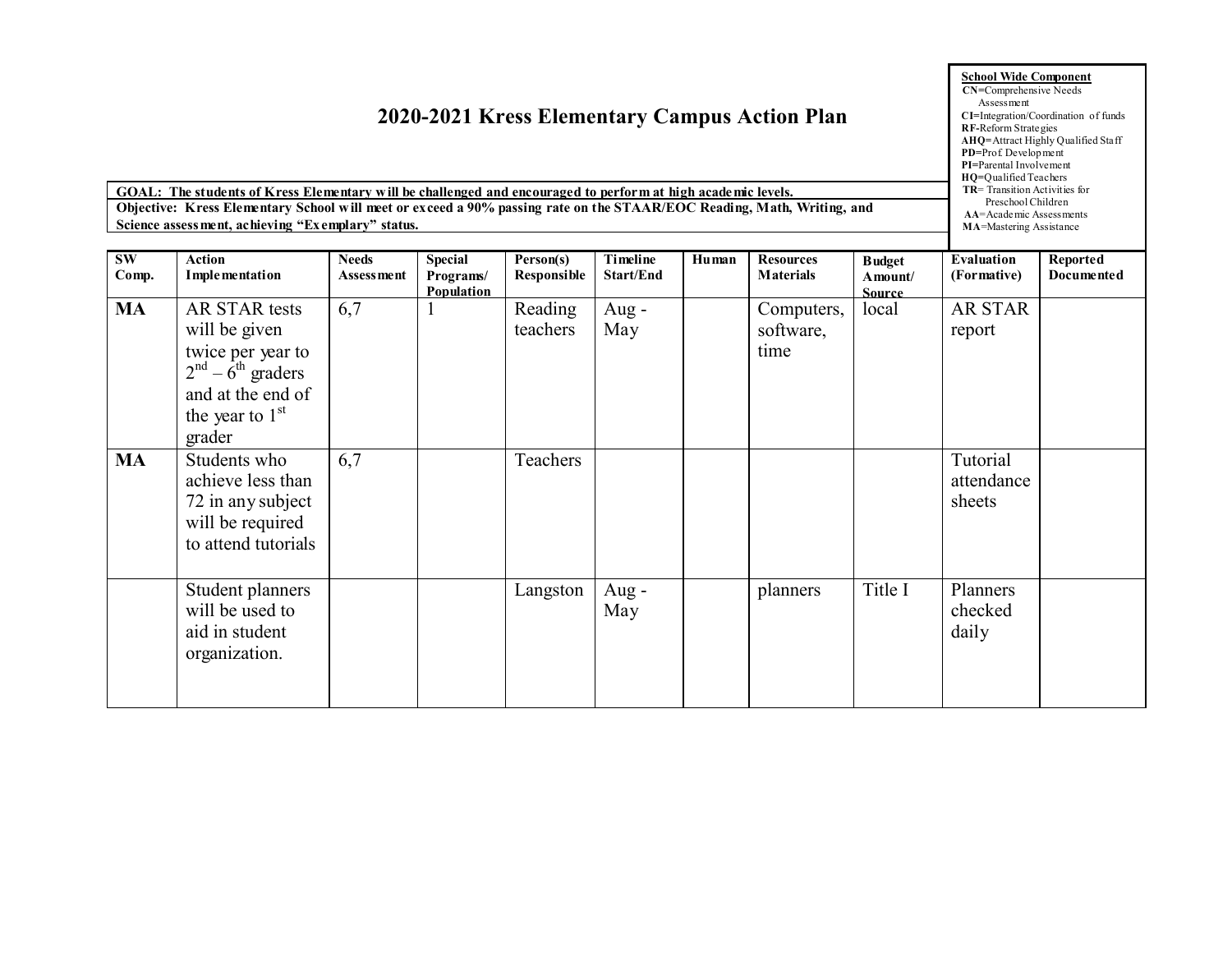**GOAL: The students of Kress Elementary will be challenged and encouraged to perform at high academic levels. Objective: Kress Elementary School will meet or exceed a 90% passing rate on the STAAR/EOC Reading, Math, Writing, and Science assessment , achieving "Exemplary" status.**

| SW<br>Comp. | <b>Action</b><br><b>I</b> mplementation                                                                                                 | <b>Needs</b><br><b>Assessment</b> | <b>Special</b><br>Programs/<br>Population | Person(s)<br>Responsible | Timeline<br>Start/End | Human              | <b>Resources</b><br><b>Materials</b>                            | <b>Budget</b><br>Amount/<br><b>Source</b> | <b>Evaluation</b><br>(Formative) | <b>Reported</b><br>Documented |
|-------------|-----------------------------------------------------------------------------------------------------------------------------------------|-----------------------------------|-------------------------------------------|--------------------------|-----------------------|--------------------|-----------------------------------------------------------------|-------------------------------------------|----------------------------------|-------------------------------|
| MA,<br>RF   | Students who are<br>failing any core<br>subject or who<br>are at-risk will be<br>given the<br>opportunity to<br>attend summer<br>school | 6,7                               |                                           | Langston                 | May-<br>June          | Summer<br>teachers | Alternative<br>teaching<br>strategies<br>and<br>programs        | Local<br>Title I                          | Summer<br>school<br>attendance   |                               |
| <b>MA</b>   | Provide a 45<br>minute class<br>period devoted to<br>specific STAAR<br>objectives and<br>test taking skills                             | 6,7                               | $\mathbf{1}$                              | Cantwell                 | May-<br>June          | Summer<br>Teachers | Alternative<br>teaching<br>materials,<br>computers,<br>software | Local                                     | <b>TPRS</b>                      |                               |
| <b>MA</b>   | Provide a<br>summer school<br>program to<br>migrant students                                                                            | 6,7                               | $\mathbf{1}$                              | Langston                 | May-<br>June          | Summer<br>Teachers | Alternative<br>teaching<br>materials,<br>food                   | Migrant/<br>Local                         | Summer<br>School<br>attendance   |                               |

**School Wide Component CN=**Comprehensive Needs Assessment **CI=**Integration/Coordination o f funds **RF-**Reform Strate gies **AHQ=**Attract Highly Qualified Sta ff **PD=Prof.** Development **PI=**Parental Involveme nt **HQ=**Qualified Teachers **TR**= Transition Activit ies for Preschool Children **AA**=Acade mic Assessme nts **MA**=Mastering Assista nce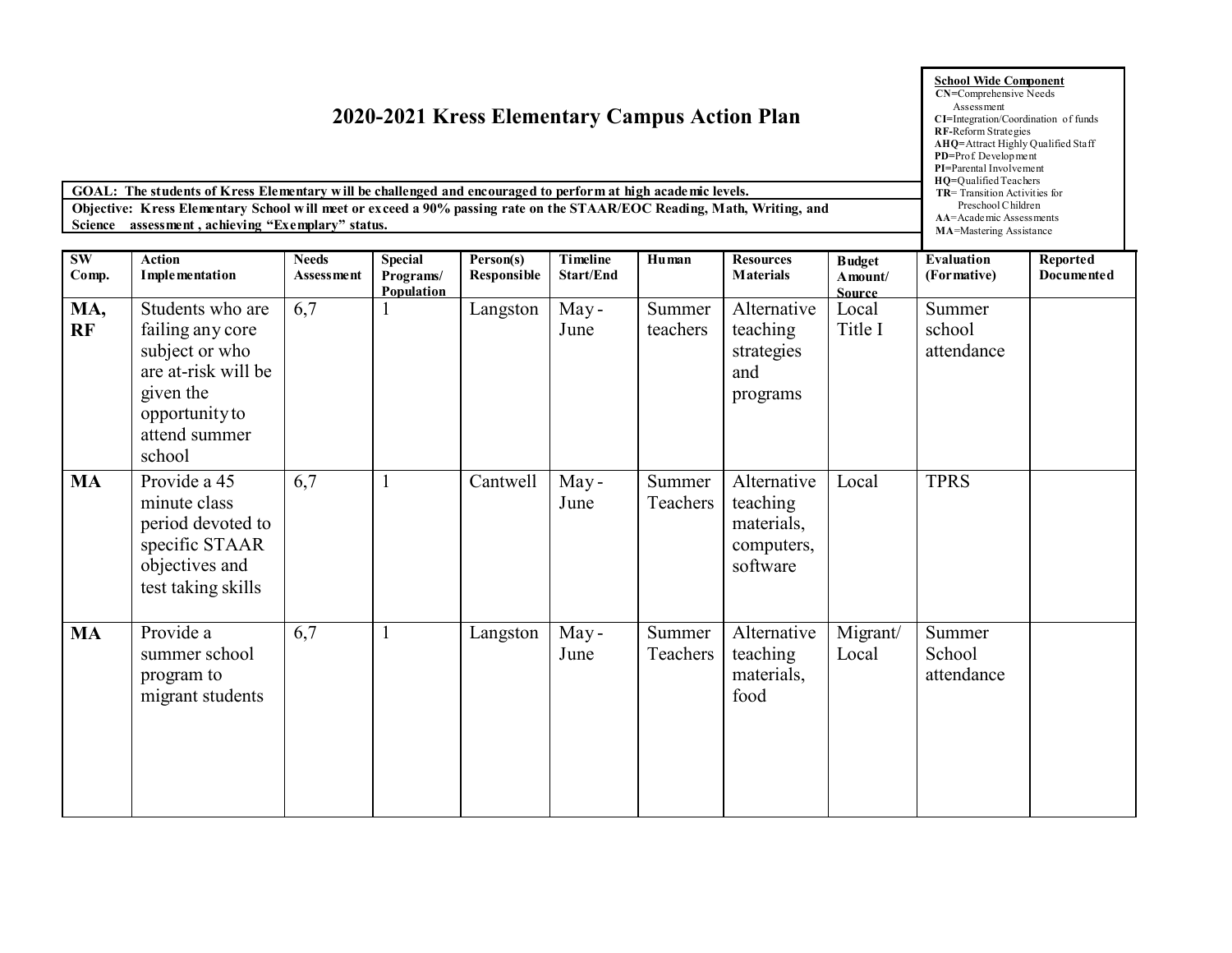**GOAL: The students of Kress Elementary will be challenged and encouraged to perform at high academic levels. Objective: Kress Elementary School will meet or exceed a 90% passing rate on the STAAR/EOC Reading, Math, Writing, and Science assessment, achieving "Exemplary" status.**

**SW Comp. Action Imple mentation Needs Assess ment Special Programs/ Population Person(s) Responsible Timeline Start/End Human Resources Materials Budget Amount/ Source Evaluation (Formative) Reported Documented** MA Conduct a schoolwide practice STAAR test to monitor areas of weakness in Reading, Math, Writing, and Science on STAAR objectives 6,7 1 Langston, Couch, Teachers February | Teachers | Release tests, time Local Practice test results **MA** Disaggregate testing data 6,7 Langsto n, Couch Aug | | | | | Local | Campus plan needs assessment **MA** Provide teachers with TEKS alignment charts to aid in vertical alignment 6,7 Langston Aug Charts Local **CI** Provide initial school supplies to all students 6,7 Langston Aug School Supply Kits Title 1

**School Wide Component CN=**Comprehensive Needs Assessment **CI=**Integration/Coordination o f funds **RF-**Reform Strate gies **AHQ=**Attract Highly Qualified Sta ff **PD=**Pro f. Developme nt **PI=**Parental Involveme nt **HQ=**Qualified Teachers **TR**= Transition Activit ies for Preschool Children **AA**=Acade mic Assessments **MA**=Mastering Assistance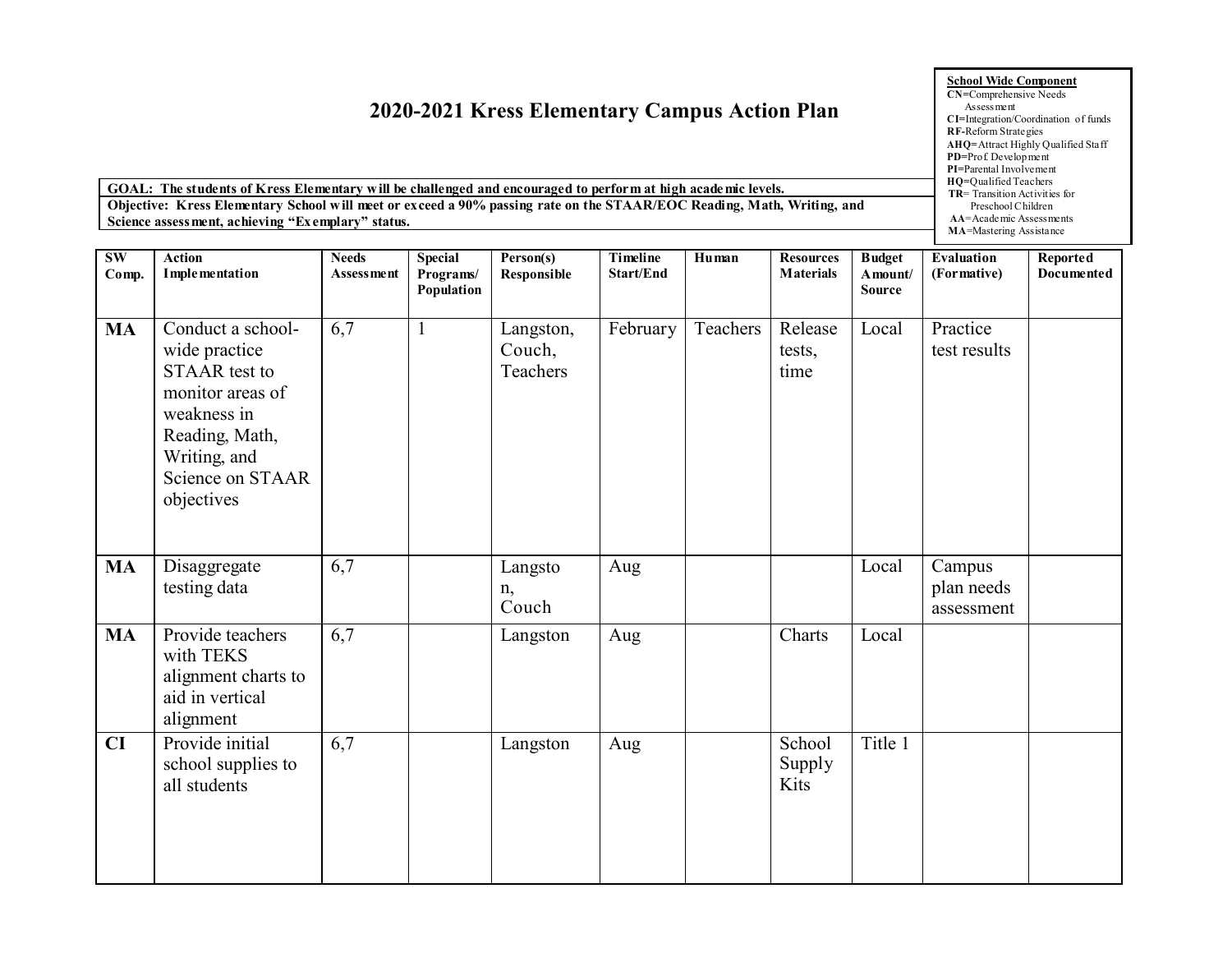**GOAL: The students of Kress Elementary will be challenged and encouraged to perform at high academic levels.** Objective: Kress Elementary School will meet or exceed a 90% passing rate on the STAAR/EOC Reading, Math, Writing, and Science **assessment, achieving "Exemplary" status.**

| SW<br>Comp.                             | <b>Action</b><br><b>I</b> mplementation                                                                                                            | <b>Needs</b><br>Assess ment | <b>Special</b><br>Programs/<br>Population | Person(s)<br>Responsible | Timeline<br>Start/End | Human               | <b>Resources</b><br><b>Materials</b>                                                                          | <b>Budget</b><br>Amount/<br><b>Source</b>        | <b>Evaluation</b><br>(Formative)     | <b>Reported</b><br><b>Documented</b> |
|-----------------------------------------|----------------------------------------------------------------------------------------------------------------------------------------------------|-----------------------------|-------------------------------------------|--------------------------|-----------------------|---------------------|---------------------------------------------------------------------------------------------------------------|--------------------------------------------------|--------------------------------------|--------------------------------------|
| <b>MA</b>                               | $K - 2$ teachers<br>will test early<br>reading using the<br><b>TPRI</b>                                                                            | 6,7                         |                                           | Langston                 | Sept -<br>May         | $K - 2$<br>teachers | <b>TPRI</b>                                                                                                   |                                                  | <b>TPRI</b><br>performance<br>report |                                      |
| <b>MA</b><br>AA                         | Provide<br>accelerated<br>instruction for $K -$<br>6 students<br>identified as at-<br>risk of failing the<br><b>STAAR Reading</b><br>and Math test | 6,7                         | $\overline{7}$                            | Langston                 | Aug -<br>May          | Langston            | Touch<br>Phonics,<br>Soar to<br>Success,<br>Reading<br>Recovery,<br>Guided<br>Reading,<br>Accelerated<br>Math | Title,<br>Part A<br>Title II,<br>Part A<br>Local | Performance<br>Reports               |                                      |
| $\overline{\mathbf{M}}\mathbf{A}$<br>AA | At-risk students will<br>be identified and<br>provided accelerated<br>instruction.                                                                 |                             |                                           | Langston                 | Aug - May             |                     | <b>SCE Plan</b><br>1 period daily<br>for 12 teachers SCE 1.5                                                  | Title I, II,<br>IV, V<br><b>FTEs</b>             | <b>STAAR</b> results SCE             | Evaluation                           |
|                                         |                                                                                                                                                    |                             |                                           |                          |                       |                     |                                                                                                               |                                                  |                                      |                                      |

**School Wide Component CN=**Comprehensive Needs Assessment **CI=**Integration/Coordination o f funds **RF-**Reform Strate gies **AHQ=**Attract Highly Qualified Sta ff **PD=**Pro f. Developme nt **PI=**Parental Involveme nt **HQ=**Qualified Teachers **TR**= Transition Activit ies for Preschool Children **AA**=Acade mic Assessme nts **MA**=Mastering Assista nce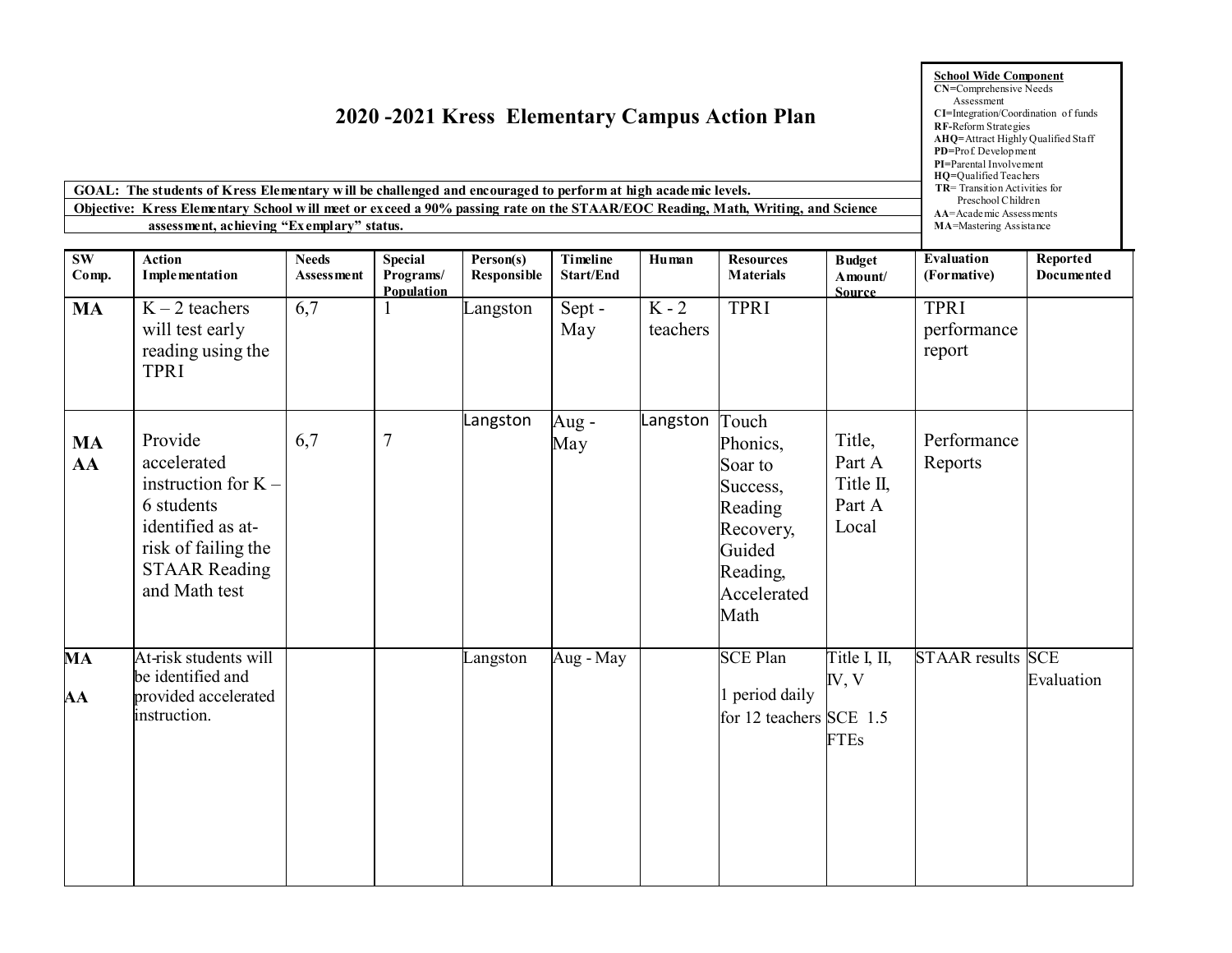|                              | GOAL: The students of Kress Elementary will be challenged and encouraged to perform at high academic levels.<br>OBJECTIVE: Kress Elementary School will have in place rew ards and incentives that help to motivate students to high achievement. |                             |                                           |                          |                                     |       |                                      |                                           | <b>RF-Reform Strategies</b><br>AHQ=Attract Highly Qualified Staff<br>PD=Prof. Development<br>PI=Parental Involvement<br>HO=Qualified Teachers<br>TR= Transition Activities for<br>Preschool Children<br>AA=Academic Assessments<br>MA=Mastering Assistance |                                      |
|------------------------------|---------------------------------------------------------------------------------------------------------------------------------------------------------------------------------------------------------------------------------------------------|-----------------------------|-------------------------------------------|--------------------------|-------------------------------------|-------|--------------------------------------|-------------------------------------------|------------------------------------------------------------------------------------------------------------------------------------------------------------------------------------------------------------------------------------------------------------|--------------------------------------|
| $\overline{\bf SW}$<br>Comp. | <b>Action</b><br>Implementation                                                                                                                                                                                                                   | <b>Needs</b><br>Assess ment | <b>Special</b><br>Programs/<br>Population | Person(s)<br>Responsible | <b>Timeline</b><br><b>Start/End</b> | Human | <b>Resources</b><br><b>Materials</b> | <b>Budget</b><br>Amount/<br><b>Source</b> | <b>Evaluation</b><br>(Formative)                                                                                                                                                                                                                           | <b>Reported</b><br><b>Documented</b> |
|                              | Recognize<br>outstanding<br>academic<br>achievement at<br>awards assembly<br>Recognize                                                                                                                                                            |                             | $\mathbf{1}$                              | Langston<br>Langston     | May<br>Aug -                        |       | Awards                               | Local<br>Local                            | Assembly<br>program<br>Articles                                                                                                                                                                                                                            |                                      |
|                              | student<br>achievement in<br>local newspaper<br>with articles and<br>pictures                                                                                                                                                                     |                             |                                           | Teachers                 | May                                 |       |                                      |                                           | in paper                                                                                                                                                                                                                                                   |                                      |
|                              | Students who<br>meet their six<br>weeks academic<br>& behavior goal<br>will be rewarded<br>in various ways.                                                                                                                                       |                             | $\mathbf{1}$                              | Langston<br>Teachers     | Sept -<br>May                       |       |                                      | Local                                     | <b>STAR</b><br>Reading<br>and<br>STAAR/<br><b>EOC</b>                                                                                                                                                                                                      |                                      |

**School Wide Component CN=**Comprehensive Needs Assessment

**CI=**Integration/Coordination o f funds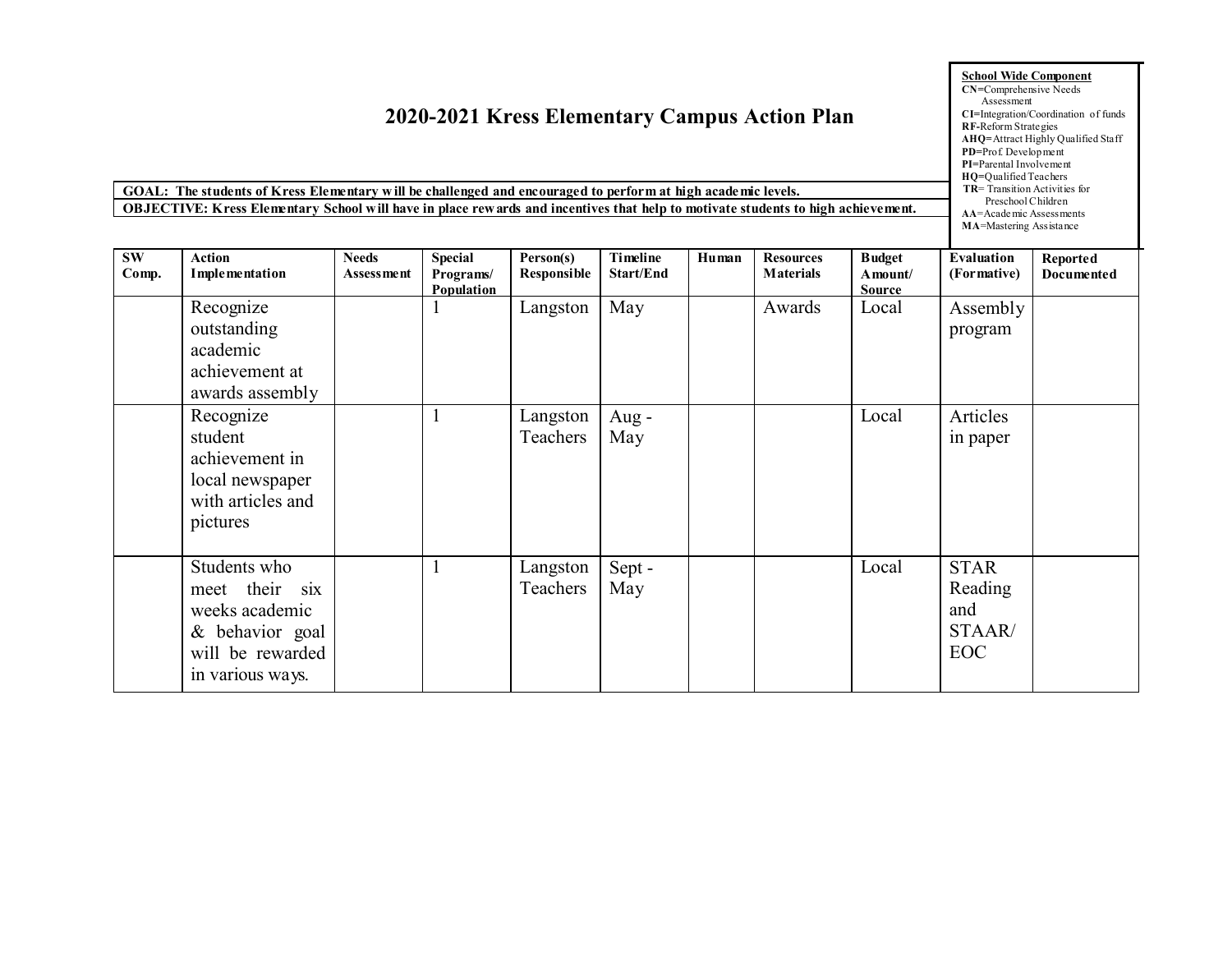**School Wide Component CN=**Comprehensive Needs Assessment **CI=**Integration/Coordination of

funds **RF-**Reform Strate gies **AHQ=**Attract Highly Qualified Staff **PD=**Pro f. Developme nt **PI=**Parental Involveme nt **HQ=**Qualified Teachers **TR**= Transition Activit ies for Preschool Children **AA**=Acade mic Assessments **MA**=Mastering Assista nce

**GOAL: The students of Kress Elementary will be challenged and encouraged to perform at high academic levels. OBJECTIVE: Kress Elementary School will have in place rewards and incentives that help motivate students to high achievement.**

| <b>SW</b> | Action                                                                 | <b>Needs</b>      | <b>Special</b> | Person(s)   | Timeline  | Human | <b>Resources</b> | <b>Budget</b> | <b>Evaluation</b> | Reported   |
|-----------|------------------------------------------------------------------------|-------------------|----------------|-------------|-----------|-------|------------------|---------------|-------------------|------------|
| Comp.     | <b>I</b> mplementation                                                 | <b>Assessment</b> | Programs/      | Responsible | Start/End |       | <b>Materials</b> | Amount/       | (Formative)       | Documented |
|           |                                                                        |                   | Population     |             |           |       |                  | <b>Source</b> |                   |            |
|           | School will                                                            |                   |                | Langston    | May       |       | Plainview        |               | Article in        |            |
|           | participate in the                                                     |                   |                |             |           |       | Daily            |               | paper             |            |
|           | Plainview Daily                                                        |                   |                |             |           |       | Herald           |               |                   |            |
|           | Herald's                                                               |                   |                |             |           |       |                  |               |                   |            |
|           | "Tomorrow's                                                            |                   |                |             |           |       |                  |               |                   |            |
|           | Leaders"                                                               |                   |                |             |           |       |                  |               |                   |            |
|           |                                                                        |                   |                |             |           |       |                  |               |                   |            |
|           | program for $4^{\text{th}}$ ,<br>5 <sup>th</sup> , and 6 <sup>th</sup> |                   |                |             |           |       |                  |               |                   |            |
|           | graders                                                                |                   |                |             |           |       |                  |               |                   |            |
|           |                                                                        |                   |                |             |           |       |                  |               |                   |            |
|           |                                                                        |                   |                |             |           |       |                  |               |                   |            |
|           |                                                                        |                   |                |             |           |       |                  |               |                   |            |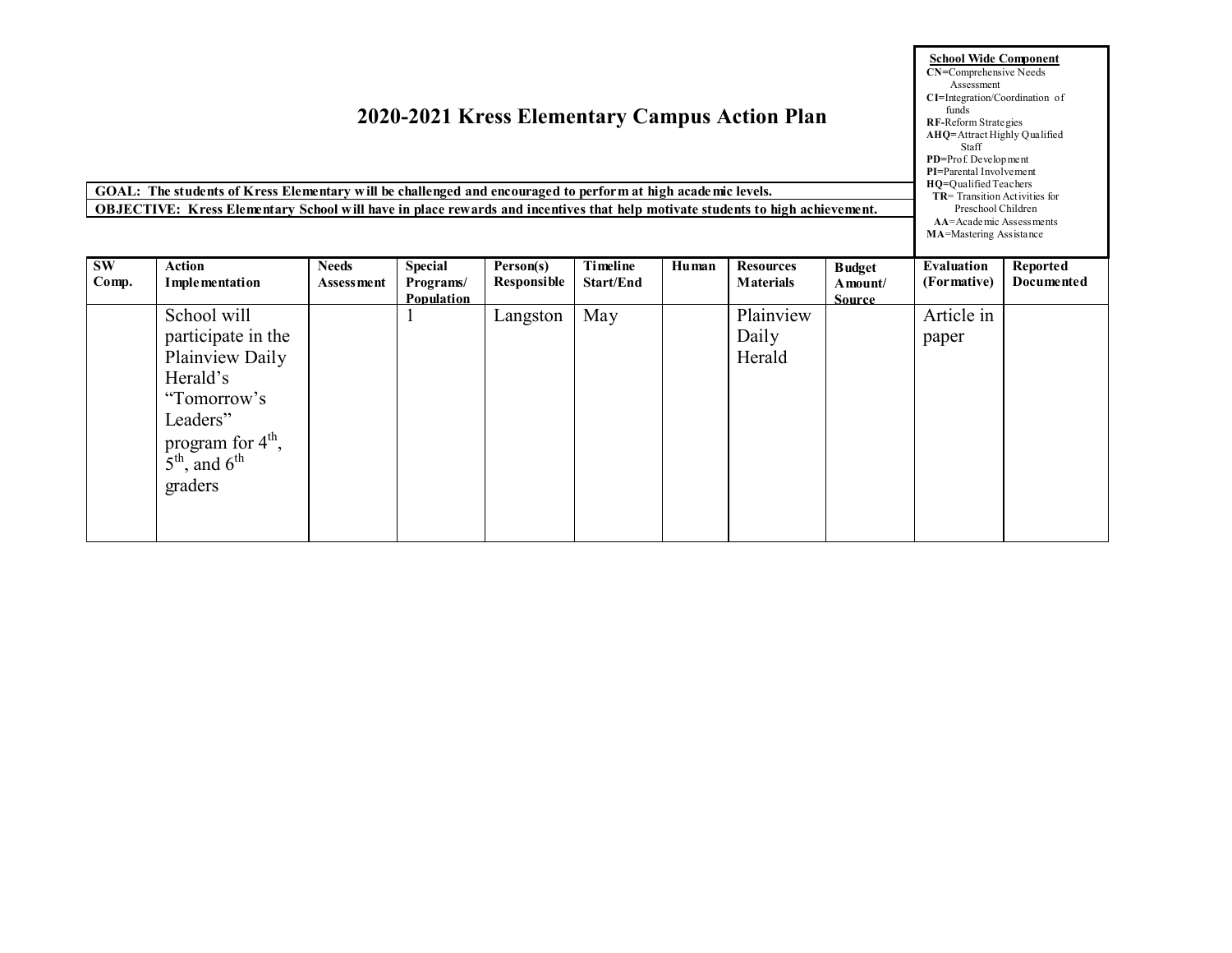|             | 2020-2021 Kress Elementary Campus Action Plan<br>GOAL: The students of Kress Elementary will be challenged and encouraged to perform at high academic levels.<br>OBJECTIVE: Accelerated instruction will be provided to those students who perform at an exceptional high level. |                                   |                                           |                          |                                     |                      |                                      |                                           |                                                         |                        |  |
|-------------|----------------------------------------------------------------------------------------------------------------------------------------------------------------------------------------------------------------------------------------------------------------------------------|-----------------------------------|-------------------------------------------|--------------------------|-------------------------------------|----------------------|--------------------------------------|-------------------------------------------|---------------------------------------------------------|------------------------|--|
| SW<br>Comp. | <b>Action</b><br><b>Implementation</b>                                                                                                                                                                                                                                           | <b>Needs</b><br><b>Assessment</b> | <b>Special</b><br>Programs/<br>Population | Person(s)<br>Responsible | <b>Timeline</b><br><b>Start/End</b> | Human                | <b>Resources</b><br><b>Materials</b> | <b>Budget</b><br>Amount/<br><b>Source</b> | <b>Evaluation</b><br>(Formative)                        | Reported<br>Documented |  |
|             | GT committee<br>will meet to<br>review and<br>update plan to<br>meet compliance                                                                                                                                                                                                  |                                   |                                           | Langston                 | Aug -<br>May                        | Committee<br>members |                                      |                                           | Minutes<br>of<br>meeting                                |                        |  |
| outh        | All students who<br>are nominated<br>will be screened<br>for Gifted and<br>Talented<br>identification                                                                                                                                                                            |                                   | 1                                         | Langston                 | Aug-<br>May                         |                      | Testing<br>materials                 | <b>GT</b>                                 | A Gifted<br>and<br>Talented<br>population<br>identified |                        |  |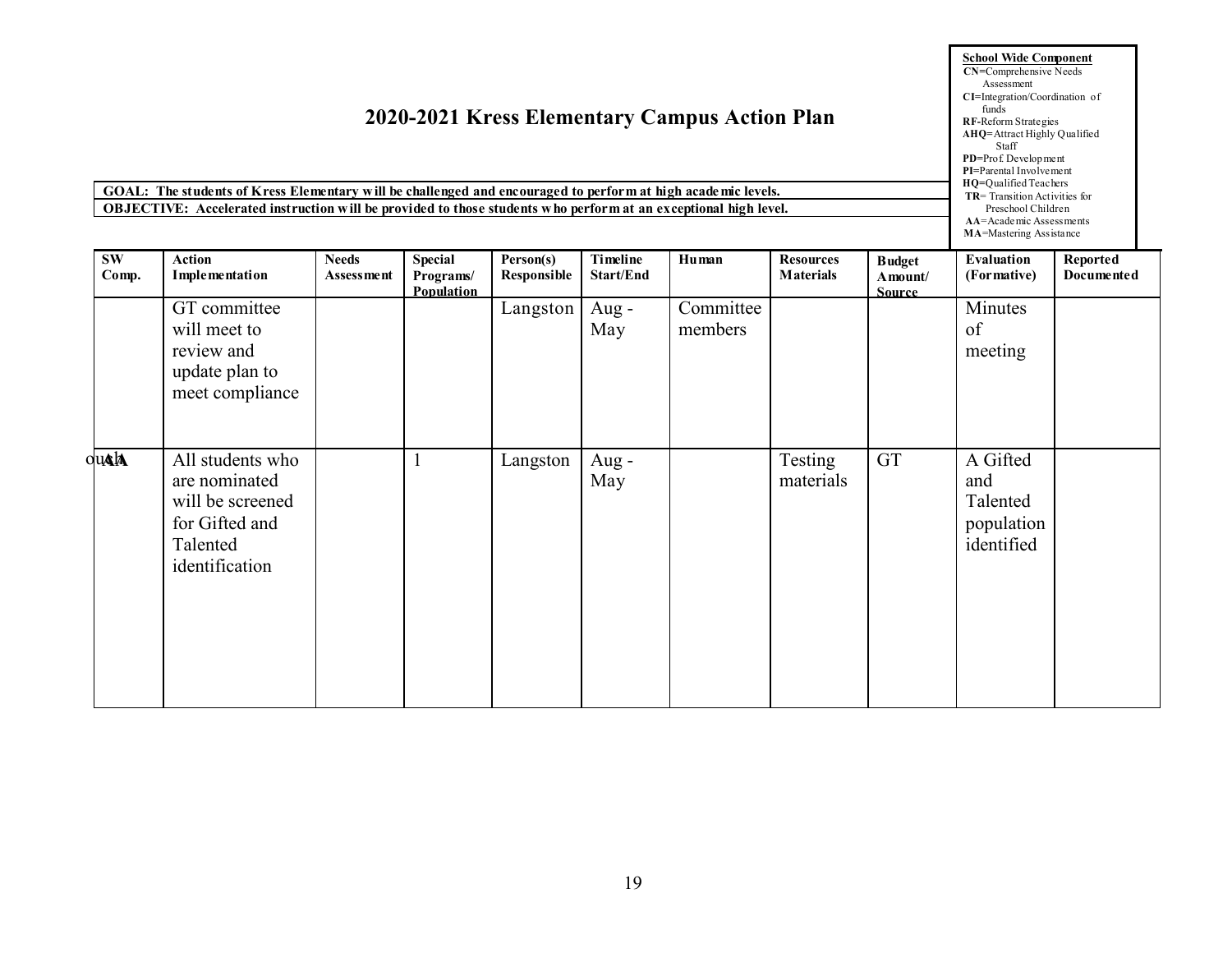| GOAL: The students of Kress Elementary will be challenged and encouraged to perform at high academic levels.<br><b>OBJECTIVE: Kress Elementary School will properly follow the Comprehensive Analysis Process (CAP) for Special Education.</b> | <b>School Wide Component</b><br>CN=Comprehensive Needs<br>Assessment<br>CI=Integration/Coordination of<br>funds<br><b>RF-Reform Strategies</b><br>AHQ=Attract Highly Qualified<br>Staff<br><b>PD=Prof.</b> Development<br><b>PI=Parental Involvement</b><br>HO=Oualified Teachers<br>TR= Transition Activities for<br>Preschool Children<br>$AA = Acade$ mic Assessments<br>MA=Mastering Assistance |                                   |                                           |                                              |                              |       |                                              |                                           |                                                             |                               |
|------------------------------------------------------------------------------------------------------------------------------------------------------------------------------------------------------------------------------------------------|-----------------------------------------------------------------------------------------------------------------------------------------------------------------------------------------------------------------------------------------------------------------------------------------------------------------------------------------------------------------------------------------------------|-----------------------------------|-------------------------------------------|----------------------------------------------|------------------------------|-------|----------------------------------------------|-------------------------------------------|-------------------------------------------------------------|-------------------------------|
| SW<br>Comp.                                                                                                                                                                                                                                    | <b>Action</b><br>Implementation                                                                                                                                                                                                                                                                                                                                                                     | <b>Needs</b><br><b>Assessment</b> | <b>Special</b><br>Programs/<br>Population | Person(s)<br>Responsible                     | <b>Timeline</b><br>Start/End | Human | <b>Resources</b><br><b>Materials</b>         | <b>Budget</b><br>Amount/<br><b>Source</b> | <b>Evaluation</b><br>(Formative)                            | Reported<br><b>Documented</b> |
| <b>MA</b>                                                                                                                                                                                                                                      | The special<br>education pre-<br>referral process<br>will be followed<br>by all staff<br>members                                                                                                                                                                                                                                                                                                    |                                   |                                           | Special<br>Education<br>Teacher              | Aug -<br>May                 |       | Teachers,<br>Referral packs                  | Local                                     | Properly<br>referred<br>students<br>to special<br>education |                               |
| <b>MA</b>                                                                                                                                                                                                                                      | Education of<br>special education<br>students will<br>occur in the least<br>restrictive<br>environment                                                                                                                                                                                                                                                                                              |                                   | 5                                         | Special<br>Education<br>Teacher<br>Counselor | Aug -<br>May                 |       | Teacher aides,<br>supplementary<br>materials |                                           | <b>ARD</b><br>committee<br>decision<br>on IEP               |                               |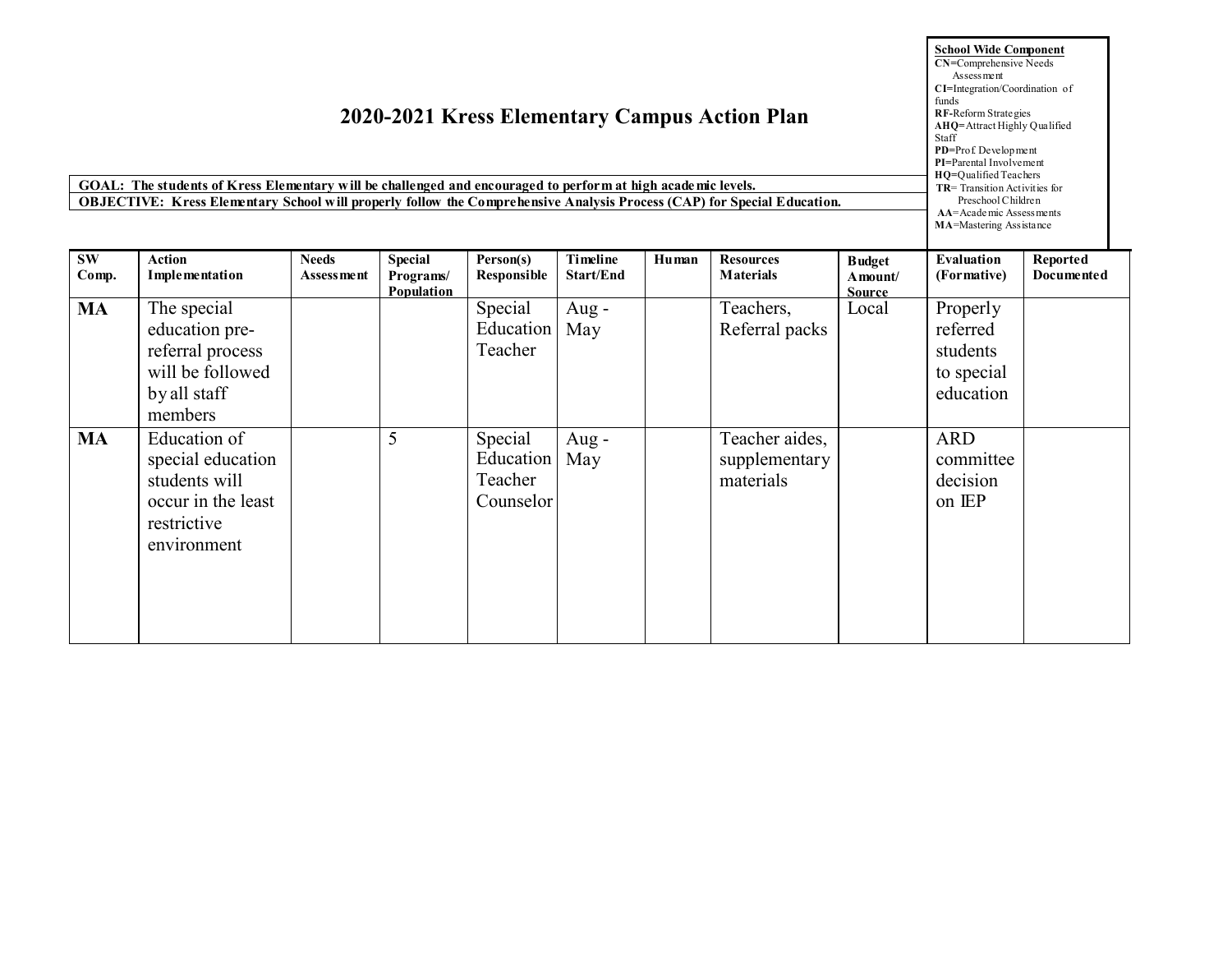| GOAL: Increase opportunities for life learning experiences through Pre-Kindergarten and a full day kindergarten.<br><b>OBJECTIVE:</b> Increase educational opportunities. | AHQ=Attract Highly Qualified<br>Staff<br>PD=Prof. Development<br>PI=Parental Involvement<br>HQ=Qualified Teachers<br><b>TR</b> = Transition Activities for<br>Preschool Children<br>AA=Academic Assessments<br>MA=Mastering Assistance |                             |                                           |                          |                                     |       |                                      |                                     |                                  |                               |
|---------------------------------------------------------------------------------------------------------------------------------------------------------------------------|----------------------------------------------------------------------------------------------------------------------------------------------------------------------------------------------------------------------------------------|-----------------------------|-------------------------------------------|--------------------------|-------------------------------------|-------|--------------------------------------|-------------------------------------|----------------------------------|-------------------------------|
| <b>SW</b><br>Comp.                                                                                                                                                        | Action<br><b>I</b> mplementation                                                                                                                                                                                                       | <b>Needs</b><br>Assess ment | <b>Special</b><br>Programs/<br>Population | Person(s)<br>Responsible | <b>Timeline</b><br><b>Start/End</b> | Human | <b>Resources</b><br><b>Materials</b> | <b>Budget</b><br>A mount/<br>Source | <b>Evaluation</b><br>(Formative) | Reported<br><b>Documented</b> |
| CN<br><b>TR</b>                                                                                                                                                           | Keep class size<br>small in kinder                                                                                                                                                                                                     | 6,7                         | <b>ED</b>                                 | Principal                | Aug-<br>May                         |       | Local                                | <b>ARRA</b>                         |                                  | May                           |
| <b>TA</b>                                                                                                                                                                 | Pre-Kindergarten<br>will be offered to<br>all 4 year olds in<br>district                                                                                                                                                               |                             |                                           | Principal                | Aug-<br>May                         |       | Local                                |                                     |                                  |                               |
| CN<br>TR                                                                                                                                                                  | Maintain a full<br>day kindergarten                                                                                                                                                                                                    | 6,7                         | <b>ED</b>                                 | Principal                | Aug-<br>May                         |       | Local                                | <b>ARRA</b>                         |                                  | May                           |
| CN<br><b>MA</b>                                                                                                                                                           | Take students on<br>more academic<br>field trips                                                                                                                                                                                       | 6,7                         | <b>ED</b>                                 | Principal,<br>Teachers   | Aug-<br>May                         |       |                                      | Local<br>P.A.T.T                    |                                  | May                           |

**School Wide Component CN=**Comprehensive Needs Assessment **CI=**Integration/Coordination of

funds **RF-**Reform Strate gies